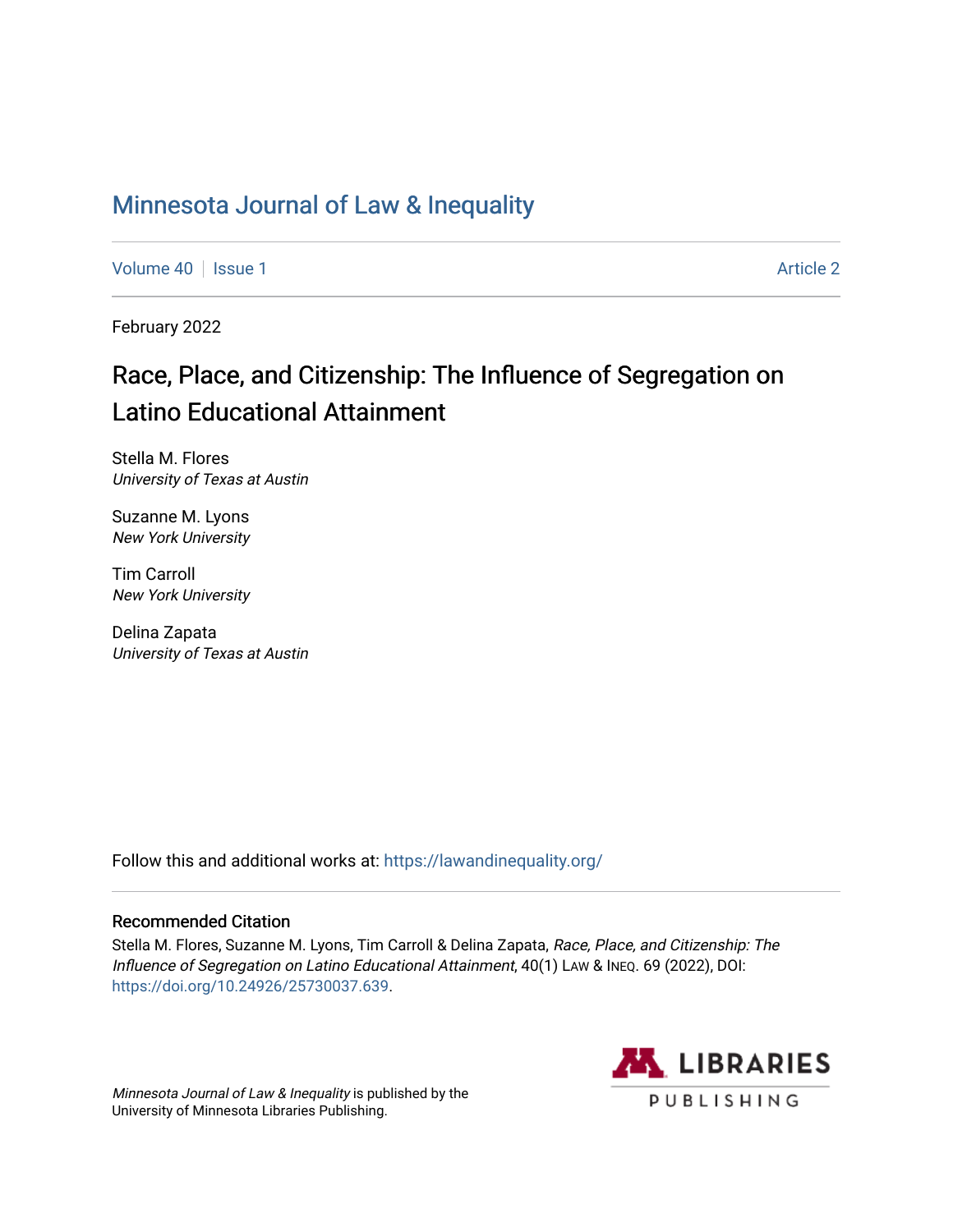# **Race, Place, and Citizenship: The Influence of Segregation on Latino Educational Attainment**

# Stella M. Flores, Suzanne M. Lyons, Tim Carroll, and Delina Zapata†

## **Introduction**

As the population of the United States has diversified over the last fifty years, the nation's key sectors of housing, education, and labor have absorbed this diversity with varying degrees of receptivity. In 2019, Latinos continued their status as the nation's largest minority group, comprising nearly twenty percent of the population (18.5%), outnumbering the African American/Black population by more than five percentage points (13.4%) as well as the Asian population by more than twelve percentage points (5.9%).<sup>1</sup> Latino-origin individuals are now part of the nation's local schools, markets, and neighborhoods, yet, despite the growing presence of the Latino population, these institutions remain remarkably segregated, at least by race and income.<sup>2</sup> Segregation results in differential exposure to neighborhood conditions that

<span id="page-1-0"></span><sup>†</sup>. Stella M. Flores, Ed.D., is Associate Professor of Higher Education and Public Policy at The University of Texas at Austin. Her research examines the effects of state and federal policies on college success for underrepresented populations. Dr. Flores has published widely on demographic changes in U.S. schools, Minority Serving Institutions, and immigrant and English Learners.

<sup>\*</sup> Suzanne M. Lyons is a doctoral fellow in New York University's Higher & Postsecondary Education program and program associate at the Steinhardt Institute for Higher Education Policy. Her work focuses on policies, programs, and multisector partnerships across the K-20 pipeline that support college access and success, particularly for first-generation, low-income students.

<sup>\*</sup> Tim Carroll is a doctoral fellow in New York University's Higher & Postsecondary Education program. His work focuses on higher education and immigration policy, quantitative analysis, and the postsecondary pathways of students from immigrant and refugee families.

<sup>\*</sup> Delina Zapata is a doctoral student in the Educational Policy and Planning program at The University of Texas at Austin. Her work focuses on language polices in U.S public schools and the effects of language segregation on the academic achievement of Latino English Language Learners.

<sup>1.</sup> Cliff Despres, *U.S. Latinos Reach Record-High of 18.5% of Nation's Population*, SALUD AMERICA (July 14, 2020), https://salud-america.org/u-s-latinosreach-record-high-18-5-of-nations-population/ [https://perma.cc/2M4U-RC49].

<sup>2.</sup> Jorge De la Roca, Ingrid Gould Ellen & Justin Steil, *Does Segregation Matter for Latinos?*, 40 J. HOUS. ECON. 129, 129 (2018).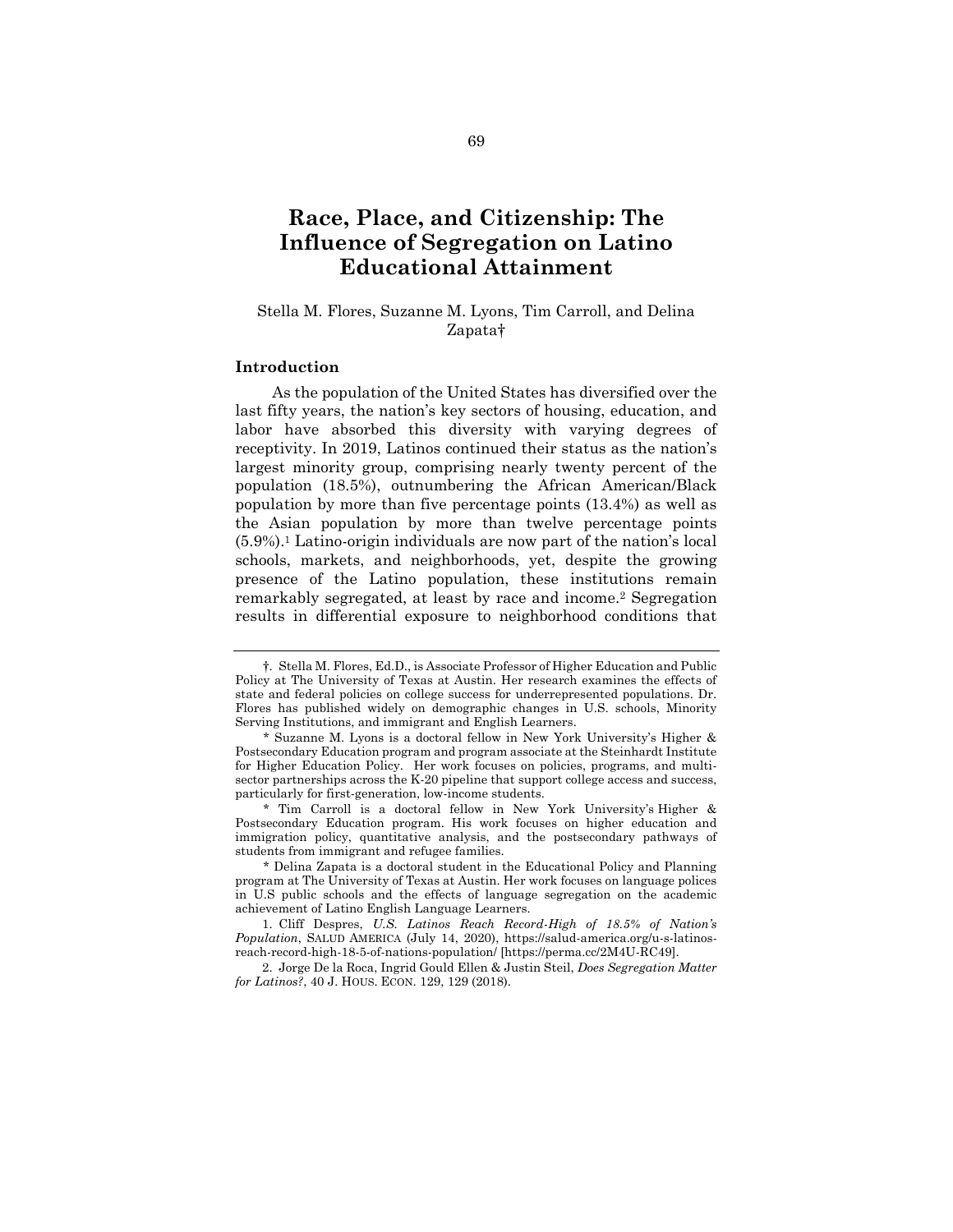could lead to increased opportunity for educational attainment and increased wages, among other social and health factors. The negative outcomes associated with this lack of exposure have been recognized for Black Americans and are now increasingly present for Latinos.<sup>3</sup> These measures are particularly relevant by metropolitan area.<sup>4</sup>

<span id="page-2-0"></span>During the demographic transformation in recent decades, a number of metropolitan areas, such as Los Angeles, New York, Miami, and Houston, continued to serve as key gateway entry points for Latino immigrants and their families.<sup>5</sup> New migration patterns have developed in other areas, however, such as those in southeastern states (Georgia, North Carolina, Tennessee).<sup>6</sup> These states have become new destinations for Latinos entering the U.S. for the first time or migrating from traditional U.S. gateway cities primarily due to more job opportunities.<sup>7</sup> As scholars attempt to estimate the settlement, segregation, and integration patterns of Latinos and their families, the reality is that the U.S. is in the midst of a double diaspora for Latino families—one in traditional gateway cities and one in new, primarily southern destinations.<sup>8</sup> This double diaspora complicates efforts of integration as different states and localities have their own laws regarding zoning for housing, schooling, and labor rules. U.S. cities have had a long history of either adjusting, restricting, or negotiating access to non-White populations, managing both formal and informal methods of segregation—the systemic separation of individuals by race, income, and other socially identifying factors in daily life. However, integration of Latino groups has been complex due to varied characteristics beyond race, including isolation and separation due to language, national origin, and citizenship.

While much of the scholarship on the effects of segregation on housing, education, and wages has focused primarily on the relationship between White and Black populations, researchers have begun to investigate segregation outcomes for Latinos as

<sup>3</sup>*. Id.*

<sup>4</sup>*. Id.*

<sup>5.</sup> Jorge Durand, Douglas S. Massey & Chiara Capoferro, *Chapter 1: The New Geography of Mexican Immigration*, *in* NEW DESTINATIONS: MEXICAN IMMIGRATION IN THE UNITED STATES 1, 14–15 (Víctor Zúñiga & Rubén Hernández-León eds., 2005); *see* Douglas S. Massey, Jacob S. Rugh & Karen A. Pren, *The Geography of Undocumented Mexican Migration*, *in* 26 MEXICAN STUDIES/ESTUDIOS MEXICANOS 129, 138 (2010).

<sup>6.</sup> Durand et al., *supra* not[e 5,](#page-2-0) at 12–18.

<sup>7</sup>*. Id.* at 11–13.

<sup>8</sup>*. Id.* at 12–15.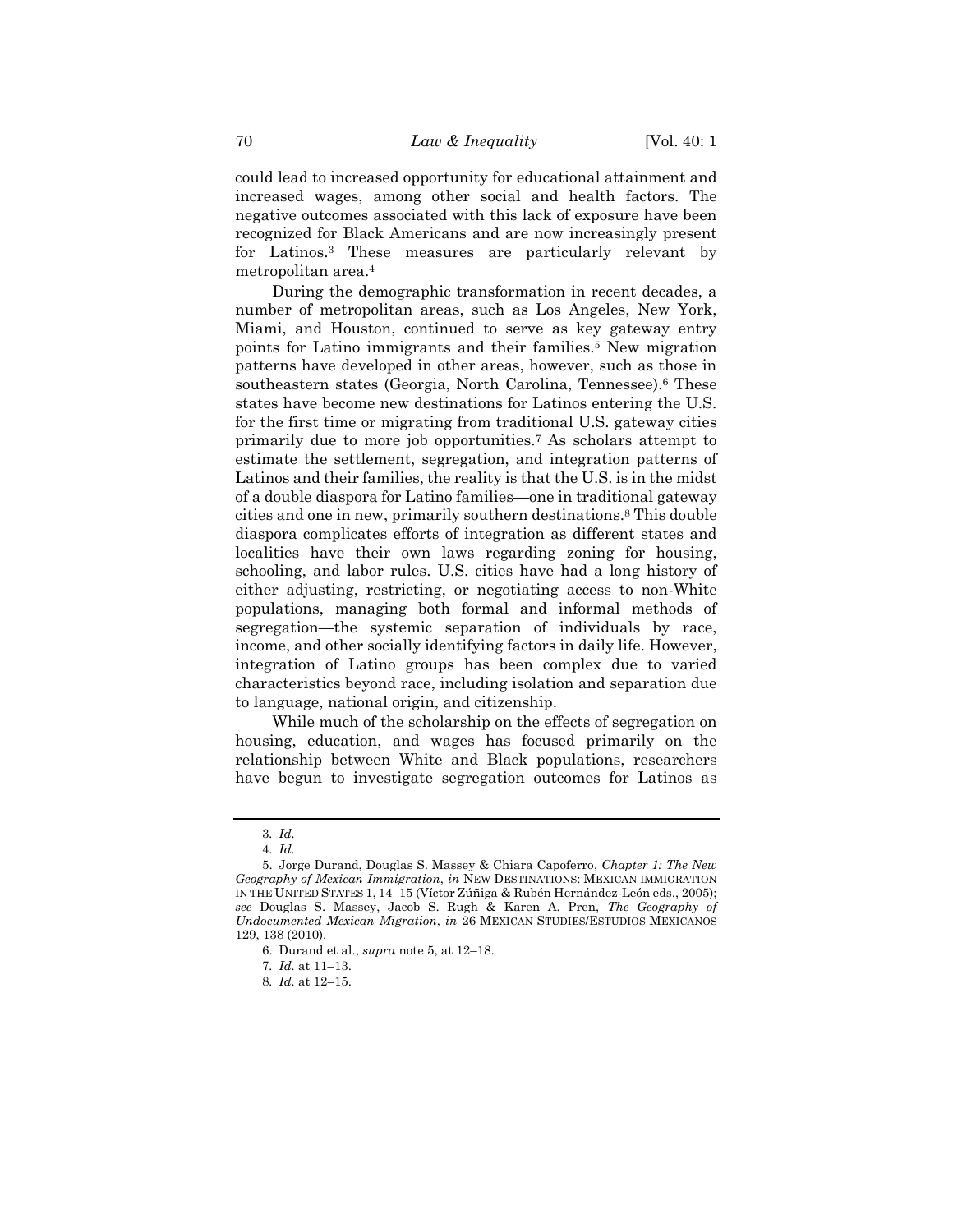compared to Whites and, in some cases, Black populations. Overall, the verdict on segregation outcomes for Black and Latino populations is clear from a research perspective: as a force, racial segregation leads to lower exposure of Black and Latino populations to human, social, and health capital in neighborhoods, reduced high school graduation and college completion outcomes, reduced wages, and, in many cases, increased exposure to criminal activity.<sup>9</sup> As cities continue to transform into knowledge-based economies, the role of access to education, specifically a college degree, becomes especially critical. From the metropolitan area perspective, the number of college degrees in a geographic location has important impacts on an individual's and a community's overall economic attainment.<sup>10</sup> Moretti, for example, finds that an increase in the supply of college graduates in a city raises the wages of both high school dropouts and college graduates.<sup>11</sup> That is, a college degree provides not only individual private returns but also social returns for the average resident in a city.<sup>12</sup> Thus, increasing the opportunity to attend and graduate from college is a win for an entire community, not just the individual. If some populations—because of their race, ethnicity, or citizenship status—have less access to schools, quality educators, and jobs to pay for postsecondary education, their chances to attend and complete college are greatly diminished, as are the economic prospects for their area.

<span id="page-3-1"></span><span id="page-3-0"></span>While the negative outcomes of racial segregation have become astonishingly clear, the mechanisms to desegregate or "disperse," as some scholars note, are less clear and there is much less agreement on how to employ any of these mechanisms.<sup>13</sup> In fact, in many cases there is a debate regarding the benefits of integration altogether.<sup>14</sup> In places where mechanisms have been attempted, these mechanisms have ranged from court ordered school busing, alternative admissions rules, optional standardized testing, advancements in recruiting and hiring practices, and other

<sup>9.</sup> De La Roca et al., *supra* not[e 2,](#page-1-0) at 135.

<sup>10</sup>*. See* Enrico Moretti, *Estimating the Social Return to Higher Education: Evidence from Longitudinal and Repeated Cross-Sectional Data*, 121 J. ECONOMETRICS 175 (2004) (exploring the hypothesis that a larger college educated population affects wages for the local community's workforce in a positive way).

<sup>11</sup>*. Id.* at 208–09.

<sup>12</sup>*. Id.*

<sup>13</sup>*. See* ANTHONY P. CARNEVALE & JEFF STROHL, SEPARATE & UNEQUAL: HOW HIGHER EDUCATION REINFORCES THE INTERGENERATIONAL REPRODUCTION OF WHITE RACIAL PRIVILEGE 37–40 (Geo. U. Pub. Pol'y Inst. Ctr. on Educ. and the Workforce ed., 2013).

<sup>14.</sup> *See* De la Roca et al., *supra* note [2,](#page-1-0) at 129.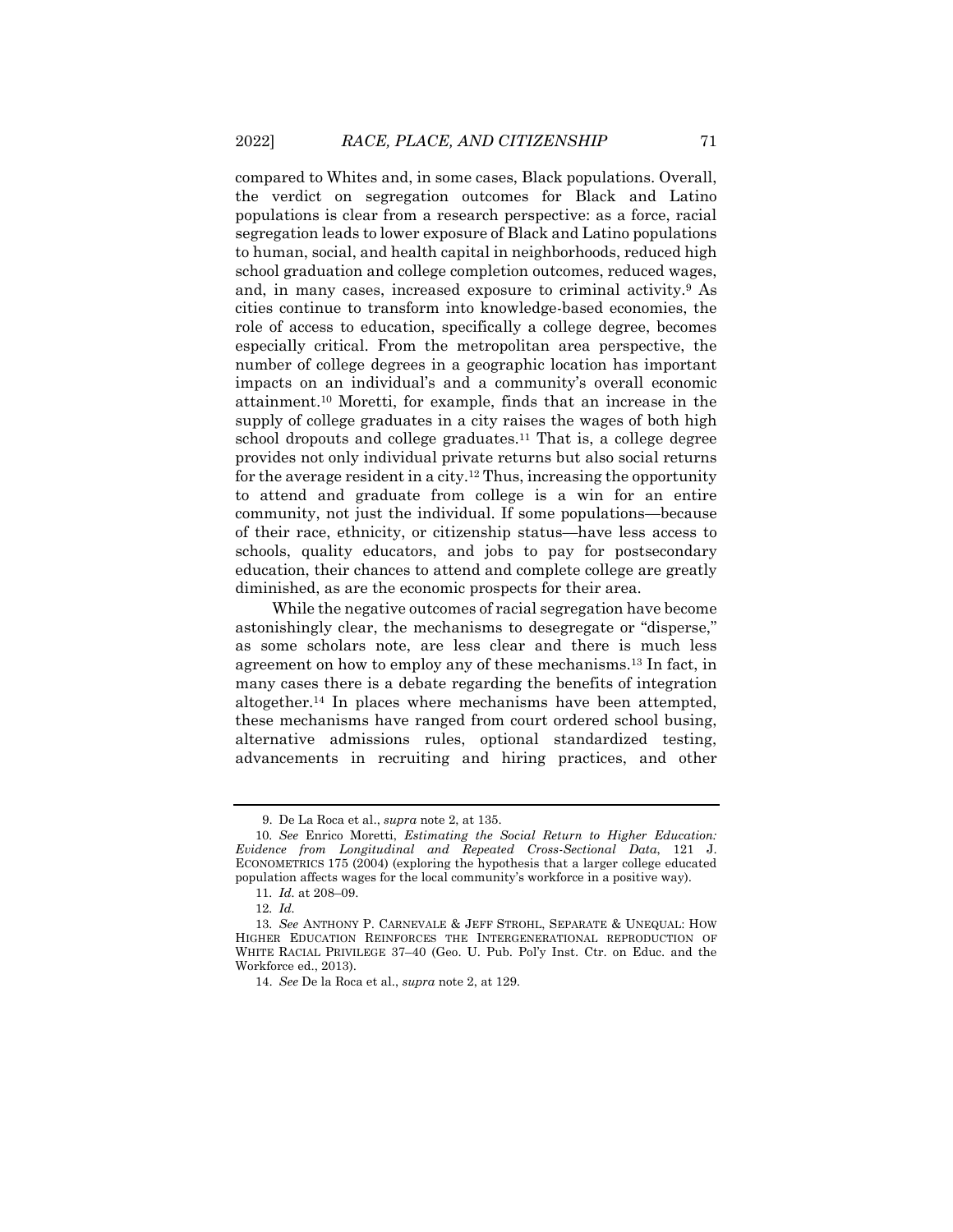<span id="page-4-0"></span>options.<sup>15</sup> The issue is that education and employment are highly stratified and deeply interdependent, and a proposal in one area may not work if solutions in other areas are not also operating in a coordinated manner that accounts for historical and current stratification.<sup>16</sup> School quality is associated with where a student lives, which in turn shapes the educational resources (including teachers) that are available. <sup>17</sup> Employment and wages are tied to the level of educational attainment received, and housing security is dependent on economic security, which is influenced by educational attainment.<sup>18</sup> Thus, schools are the vehicles most likely to provide the credentials needed for economic security, yet they are also the ultimate microcosm of the level of segregation in a neighborhood.

#### *Purpose*

This paper examines the status of Latino-White segregation as it pertains to key characteristics related to integration into the United States—by race, language, and citizenship—via housing and education. We argue that the status of Latino educational achievement and success is connected to the level of segregation interwoven across these key sectors on these key forms of identity associated with Latinos. A legal review of how segregation affects Latinos in education is particularly connected to issues of language, while housing cases focus more prominently on the role of citizenship, in addition to race and ethnicity. Citizenship is also present in education cases, especially as it pertains to the rights afforded to undocumented students at the K-12 and postsecondary level. This finding is critical because Latinos who are naturalized citizens are more likely to earn a college degree than noncitizen Latinos.<sup>19</sup> With state "Dream Acts" opening up opportunities for a growing number of individuals who are undocumented to obtain a college degree, communities likely to have undocumented residents

<span id="page-4-1"></span><sup>15.</sup> *See* CARNEVALE & STROHL, *supra* note [13,](#page-3-0) at 38–40 (discussing different approaches colleges can take to include more Black and Latinx students).

<sup>16.</sup> DOUGLAS MASSEY, CATEGORICALLY UNEQUAL: THE AMERICAN STRATIFICATION SYSTEM 53 (Russell Sage Found. ed., 2007).

<sup>17</sup>*. See* CARNEVALE & STROHL, *supra* note [13,](#page-3-0) at 23–27 (explaining the findings of studies which show that lower resources result in lower opportunities in education for Black and Latino students, leading to substantial racial polarization in postsecondary education).

<sup>18</sup>*. See* Moretti, *supra* note [10,](#page-3-1) at 208–09 (finding positive social returns, specifically on wages, for communities with increased education levels).

<sup>19.</sup> Stella M. Flores, Tim Carroll & Suzanne M. Lyons, *Beyond the Tipping Point: Searching for a New Vision for Latino College Success in the U.S.*, 696 ANNALS OF AM. ACAD. POL. & SOC. SCI. 128, 150 (2021).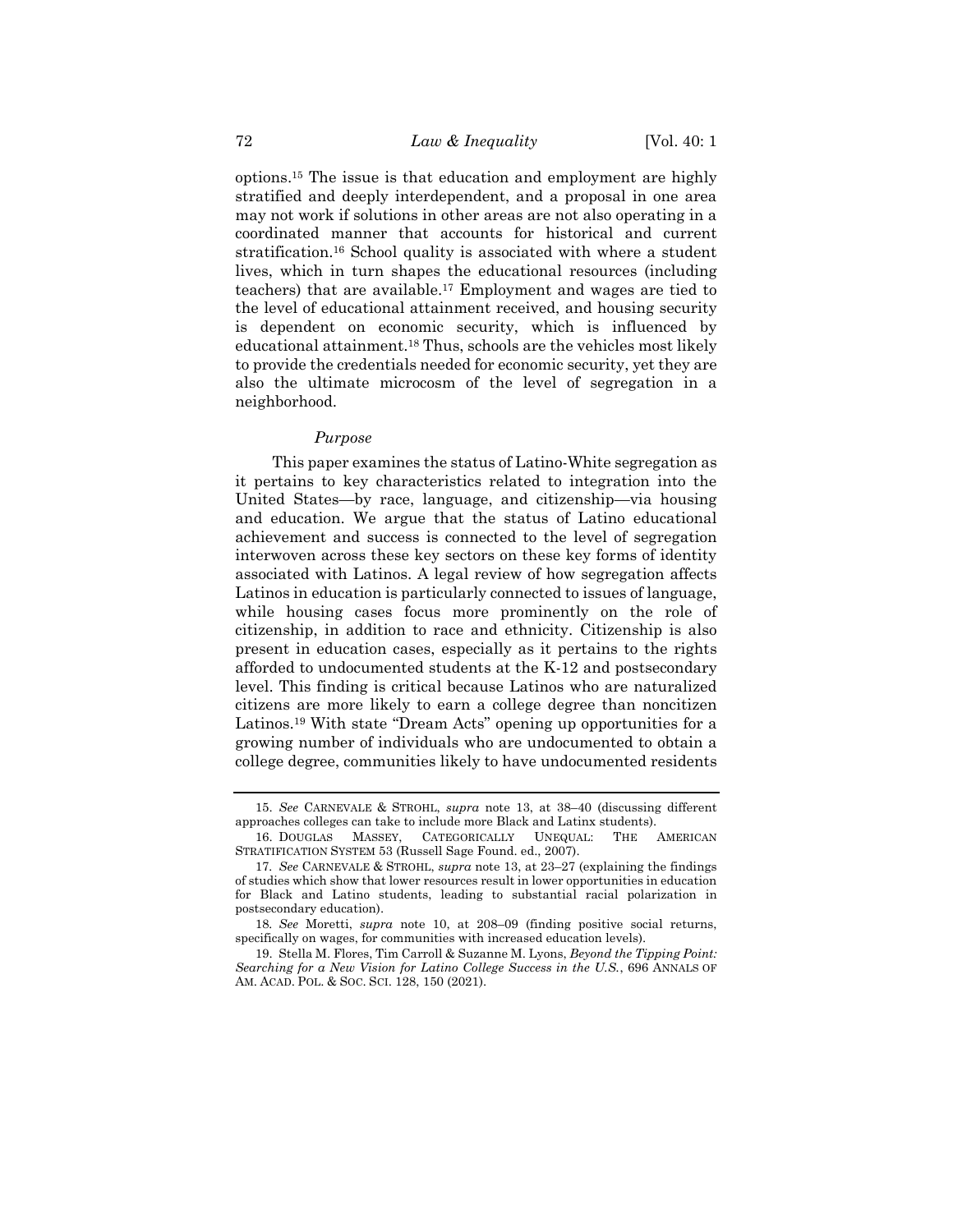may also begin to experience higher levels of human capital.<sup>20</sup> Ultimately, we argue that understanding both the legal context that frames how the housing and education sectors operate, as well as insights from educational research about what influences Latino educational success, can provide a solid foundation from which to create more integrative activities aimed to reduce the barriers produced by racial segregation.

<span id="page-5-0"></span>We continue this analysis with demographic portraits of key gateway cities where Latinos live in the U.S., a review of legal and research outcomes related to housing and education, and a final evaluation of the level of segregation and its influence on educational outcomes, particularly college degree attainment, of Latino populations in our key gateway cities. Our metropolitan areas of interest for this analysis include Chicago, Houston, Los Angeles, Miami, and New York. As Figure 1 shows, in addition to being among the largest metro areas in the United States, all of these metropolitan areas have a Latino population of at least two million (Y axis) constituting at least 20% of the metro population (X axis).<sup>21</sup> Unless noted otherwise, the data source for all tables is the 2015–2019 American Community Survey five-year sample released in harmonized form by IPUMS USA.<sup>22</sup>

<sup>20</sup>*. See* Stella M. Flores, *State Dream Acts: The Effect of In-State Resident Tuition Policies and Undocumented Latino Students*, 33 REV. HIGHER EDUC. 239, 239–40, 247 (2010).

<sup>21.</sup> Two other metropolitan areas, Texas' Dallas-Fort Worth and California's Inland Empire, have Latino populations of at least two million—we omit these from our list of focal cities to avoid duplicating state contexts.

<sup>22.</sup> Author's analysis of 2021 American Community Survey data from Steven Ruggles et al., IPUMS USA: Version 11.0 [dataset] (2021), https://doi.org/10.18128/ D010.V11.0 [https://perma.cc/GT68-AVU3].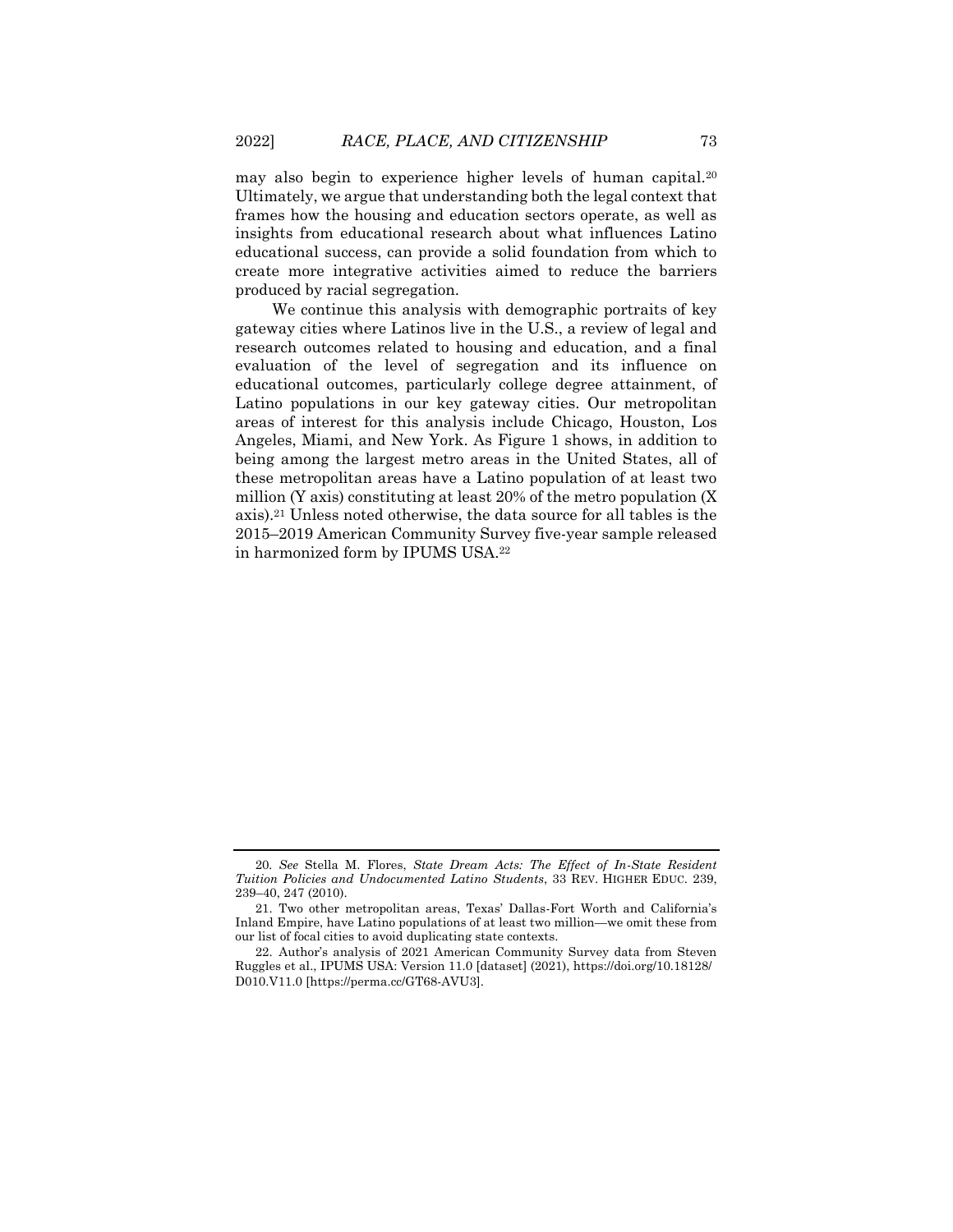

Fig. 1: Latino population of 10 largest US metro areas

Within each focal metro area, we provide a portrait of the racial/ethnic composition including diversity within the Latino population (Table 1); average key demographic and economic characteristics including income and homeownership, citizenship status, and language isolation, overall and for Latinos (Table 2); and a breakdown of educational attainment, overall and for Latinos (Table 3). The paper culminates with a mapping of postsecondary opportunity onto residential segregation, comparing the bachelor's degree, or BA, attainment rate for neighborhoods with disproportionately high concentrations of Latino residents (i.e., Latino enclaves, defined in detail below) to the BA rate for Latino residents of other neighborhoods less marked by the forces of residential segregation (Table 4).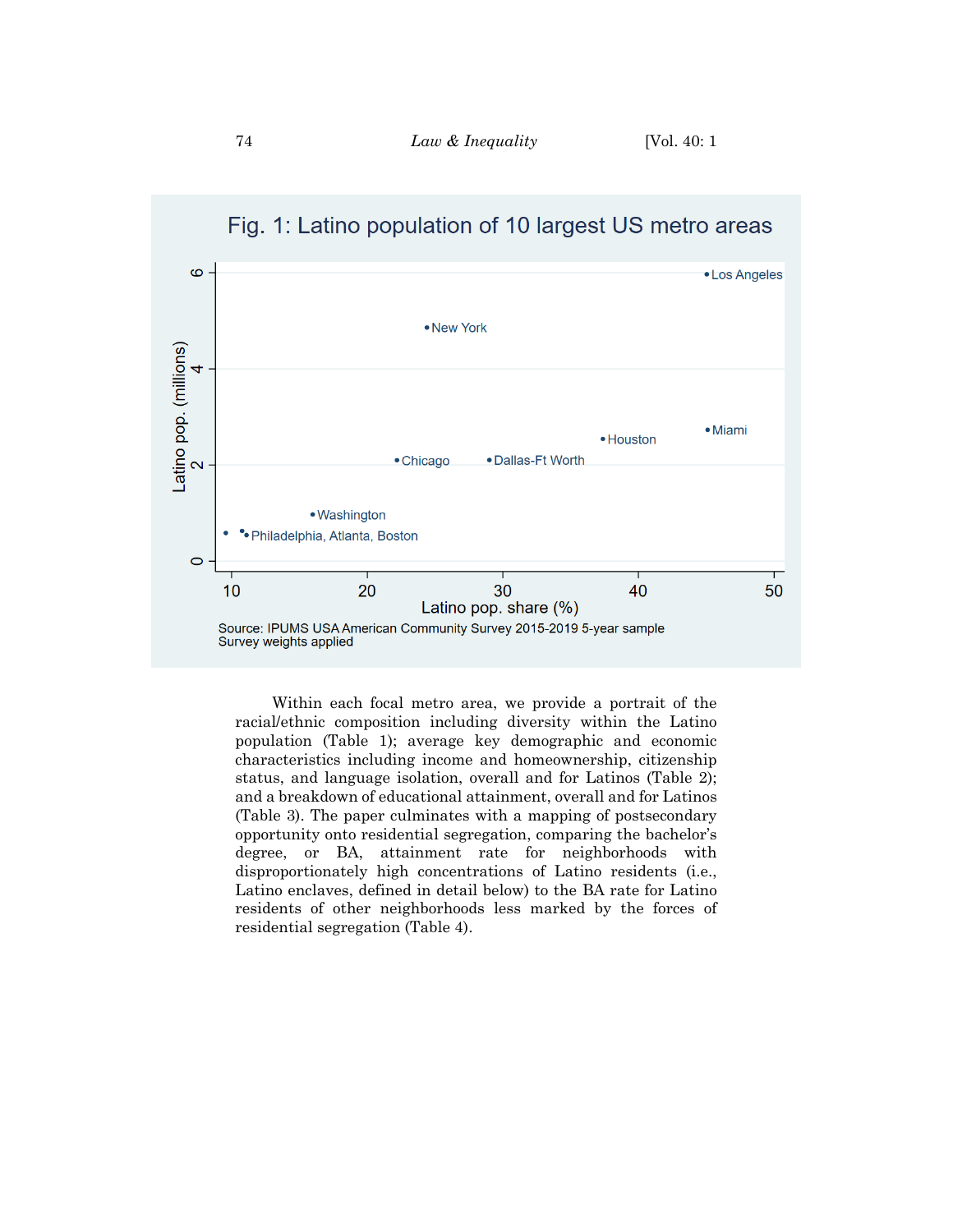| Table 1: Selected metropolitan areas by race and Latino origin (%)                                                                |                    |                |        |           |       |          |          |                   |              |       |          |
|-----------------------------------------------------------------------------------------------------------------------------------|--------------------|----------------|--------|-----------|-------|----------|----------|-------------------|--------------|-------|----------|
|                                                                                                                                   | Latino origin      |                |        |           |       |          |          | Race (non-Latino) |              |       |          |
|                                                                                                                                   |                    |                | Puerto |           |       | Central  | South    |                   |              |       | American |
| Metro area                                                                                                                        | <b>All Latinos</b> | <b>Mexican</b> | Rican  | Dominican | Cuban | American | American | White             | <b>Black</b> | Asian | Indian   |
| Chicago                                                                                                                           | 22.2               | 17.5           | 2.2    | 0.1       | 0.3   | 0.9      | 0.8      | 52.7              | 16.3         | 6.6   | 0.1      |
| <b>Houston</b>                                                                                                                    | 37.4               | 27.8           | 0.7    | 0.1       | 0.6   | 5.4      | 1.6      | 36.0              | 16.9         | 7.8   | 0.2      |
| Los Angeles                                                                                                                       | 45.0               | 35.0           | 0.4    | 0.1       | 0.4   | 6.6      | 1.2      | 29.6              | 6.4          | 16.0  | 0.2      |
| Miami                                                                                                                             | 45.1               | 2.5            | 3.9    | 2.0       | 18.9  | 6.3      | 10.1     | 30.5              | 20.1         | 2.5   | 0.1      |
| New York                                                                                                                          | 24.4               | 3.0            | 6.2    | 5.5       | 0.7   | 3.0      | 4.7      | 46.5              | 15.6         | 10.9  | 0.1      |
| Included in calculations but omitted from table: Other/unspecified Latino oriain, other/unspecified race, multiracial non-Latinos |                    |                |        |           |       |          |          |                   |              |       |          |

Table 1 shows the diversity of our focal metros. Latinos represent just under half of the population for Miami and Los Angeles, just over a third for Houston, and just under a quarter for New York and Chicago. Latinos (of all races) outnumber any single non-Latino racial group in Houston, Los Angeles, and Miami.<sup>23</sup> However, the demographics of the Latino population in these cities varies considerably. Mexican-origin Latinos represent over a third of the total metro population and nearly four-fifths of the Latino population in Los Angeles and constitute a similar share of the Latino population in Chicago and Houston. In contrast, the Mexican-origin population represents a minor portion of the Latino communities of Miami and New York. Nearly a fifth of Miami residents (and over forty percent of Miami Latinos) are of Cuban origin. Miami is also home to a substantial South American population (predominantly of Colombian and Venezuelan origins). New York's Latino population is especially diverse, with Puerto Rican, Dominican, South American, Mexican, and Central American communities each representing between three and six percent of the total metro population (with each group representing over ten percent of New York Latinos).

The segregation/integration history of each gateway is shaped by differing migration histories and citizenship rights of prominent Latino-origin groups. Latino communities may share some cultural and linguistic connections, as well as a community history tied to migration, but may differ substantially by citizenship and specific migration pathways (e.g., the asylum system, the prominence of undocumented and mixed-status families). For instance, the barriers associated with lack of citizenship are less salient for

<sup>23.</sup> Throughout the paper, our quantitative analysis is of the full metro area, not the core city, following the Office of Management and Budget's delineation of Metropolitan Statistical Areas.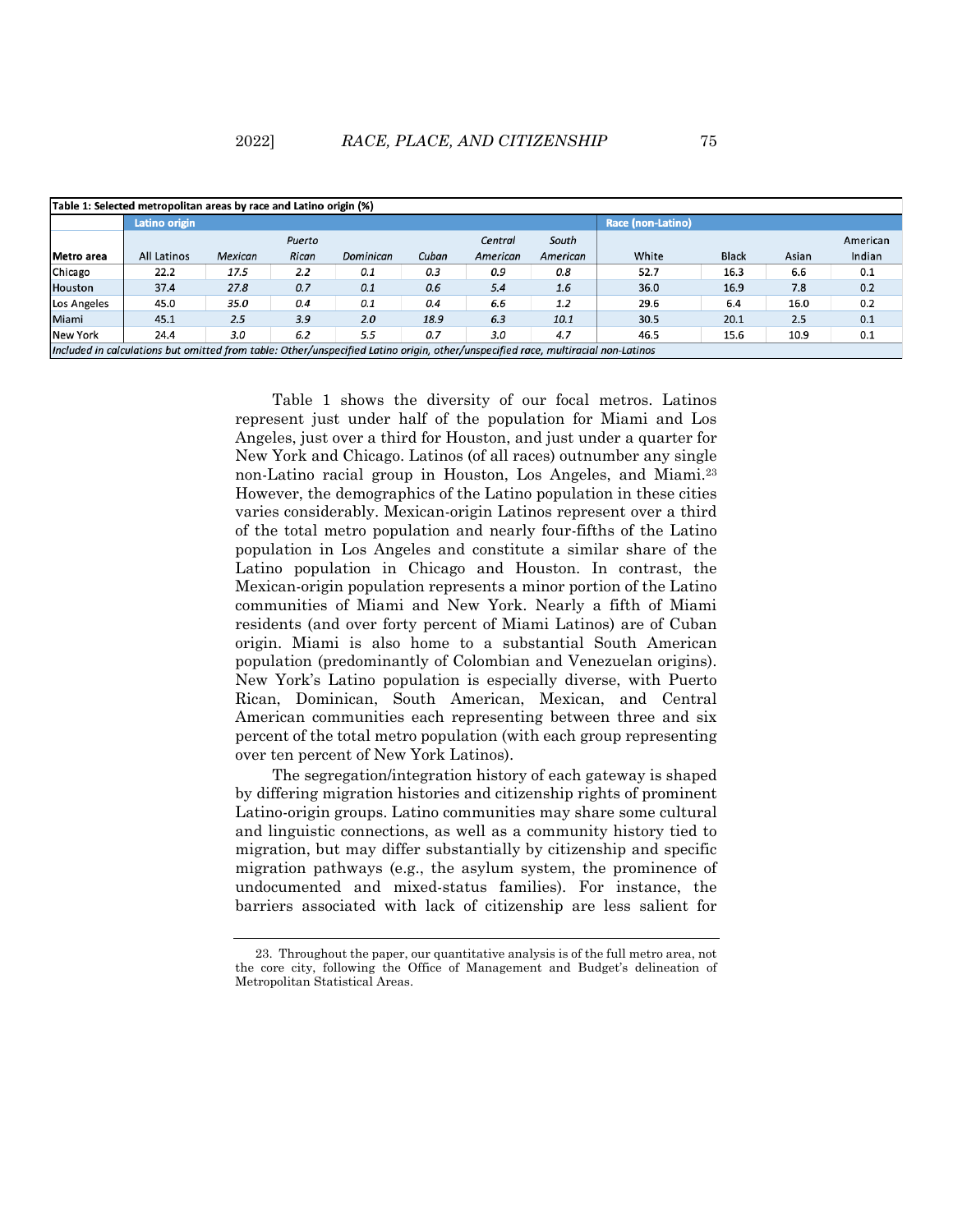Puerto Rican communities. Communities also differ by racial identity, skin color, and exposure to racial animosity.<sup>24</sup> For example, according to the same American Community Survey data used to produce the tables in this paper, approximately thirteen percent of Dominican-origin Latinos identify as Black, as do seven percent of Puerto Rican-origin Latinos residing in the mainland U.S.<sup>25</sup> This tells us that historic and contemporary anti-Black racism and anti-Black segregation are another layer in the varied experiences and opportunities of Latinos in the U.S., particularly in areas such as New York with large Dominican and/or Puerto Rican communities.<sup>26</sup> Finally, proximity to the border has affected both the history of Mexican migration and the exposure to the immigration enforcement apparatus for the predominantly Mexican-origin Latino border state populations, including our focal cities Los Angeles and Houston. These differences shape both everyday life and integration priorities of Latino communities across the country, including in our focal metros.

We now turn to the sector of housing—a root of segregation for many Latino communities.

# **I. The Role of Housing on Human and Social Capital Attainment**

"Housing markets distribute not just houses, but also education, wealth, health, security, insurance, and social connections."<sup>27</sup> At the heart of many educational challenges is the very structure which creates disparities in the American education system in the first place: residential segregation coupled with a public school funding model anchored in property taxes, which ultimately separates wealthy K-12 districts from impoverished ones.

The role of housing markets in educational and economic attainment is important from both a theoretical and a practical perspective. From a theoretical perspective, Massey echoes Bourdieu's classic assertion that an individual's habitus, inclusive of their family and educational systems, serve to reproduce social

<sup>24</sup>*. See* Ruggles, *supra* not[e 22.](#page-5-0)

<sup>25</sup>*. Id.*

<sup>26.</sup> *See id.* (displaying the data for race and ethnic self-identification of the Latino community in New York and other major cities. From this data, we can deduce there is a likelihood that Latinos who identify also as Black face an additional component of anti-Black racism and other systemic barriers experienced by Black Americans).

<sup>27.</sup> MASSEY, *supra* note [16,](#page-4-0) at 110.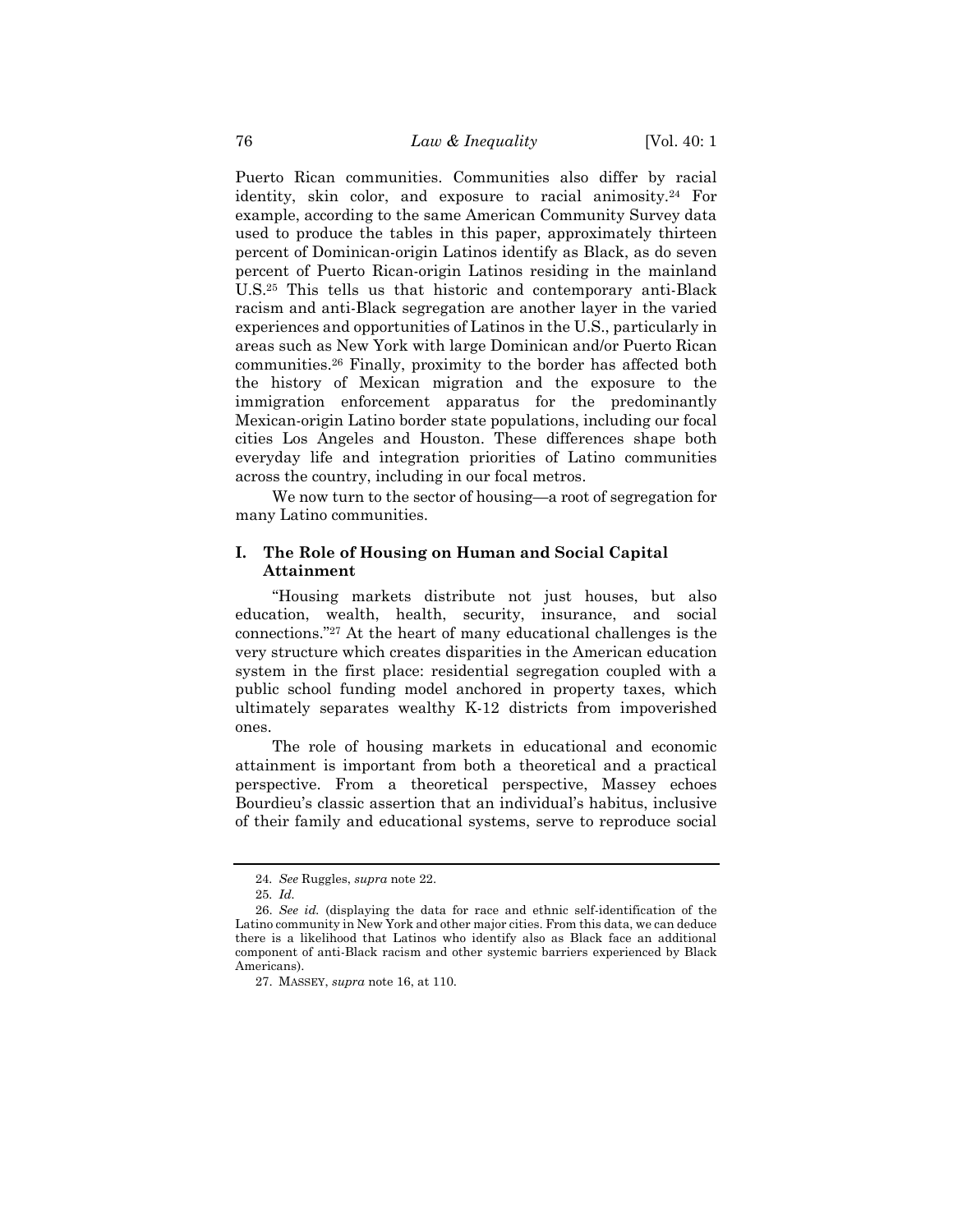and cultural capital—relationships and cultural codes tied to human capital and ideally social mobility.<sup>28</sup> Unfortunately, as Massey notes, this transmission of capital in the United States takes place within the context of hyper-segregation, thereby perpetuating disparities.<sup>29</sup> Though some have argued that ethnic enclaves may provide certain protective factors and social capital, others suggest enclaves typically reflect less access to fewer public resources and human capital.<sup>30</sup> From a practical standpoint, the National Academies note that "[n]eighborhood economic context has powerful, long-term effects on educational achievement and attainment," and persistent socioeconomic segregation impacts "the quality of the education, support services, and enrichment opportunities that are available." <sup>31</sup> Subsequently, the National Academies advocates extending traditional measures of educational equity, such as gaps in test scores and curricular access, to include measures such as segregation and access to non-academic supports.<sup>32</sup>

The cumulative effects of housing segregation and educational inequities do not just end when a student graduates from high school. Racial inequities continue to play out at the college level in relation to the types of institutions college freshmen attend.<sup>33</sup> Between 1995 and 2009, 68% of new Black freshmen and 72% of new Latino freshmen enrolled at open-access institutions, while 82% of new White freshmen enrolled at the most selective four-year colleges.<sup>34</sup> This information on enrollment for different racial demographics is important not only because of the continued educational segregation, but also because graduation rates differ dramatically between institution types, with graduation rates at open-access schools hovering around 49% compared to 82% graduation rates at the most selective institutions.<sup>35</sup> Furthermore, the relationship between college graduation and economic

<span id="page-9-0"></span>

<sup>28.</sup> Pierre Bourdieu, *Cultural Reproduction and Social Reproduction*, *in* 71 KNOWLEDGE, EDUCATION AND CULTURAL CHANGE 84–92 (Richard Brown ed., 1973).

<sup>29.</sup> DOUGLAS S. MASSEY & NANCY A. DENTON, AMERICAN APARTHEID: SEGREGATION AND THE MAKING OF THE UNDERCLASS 23–27 (Harv. Univ. Press 1993).

<sup>30.</sup> De La Roca et al., *supra* not[e 2,](#page-1-0) at 129.

<sup>31.</sup> NAT'L ACADS. OF SCIS., ENG'G, AND MED., MONITORING EDUCATIONAL EQUITY 46 (2019).

<sup>32.</sup> *Id.* at 50.

<sup>33</sup>*. See* CARNEVALE & STROHL, *supra* note [13,](#page-3-0) at 8 (explaining how the ethnic stratification in postsecondary education is based on a variety of different factors, most related to access, which do not even allow for prepared Black and Latino students to realize their full educational and career potential).

<sup>34</sup>*. Id.* at 9–11.

<sup>35</sup>*. Id.* at 11.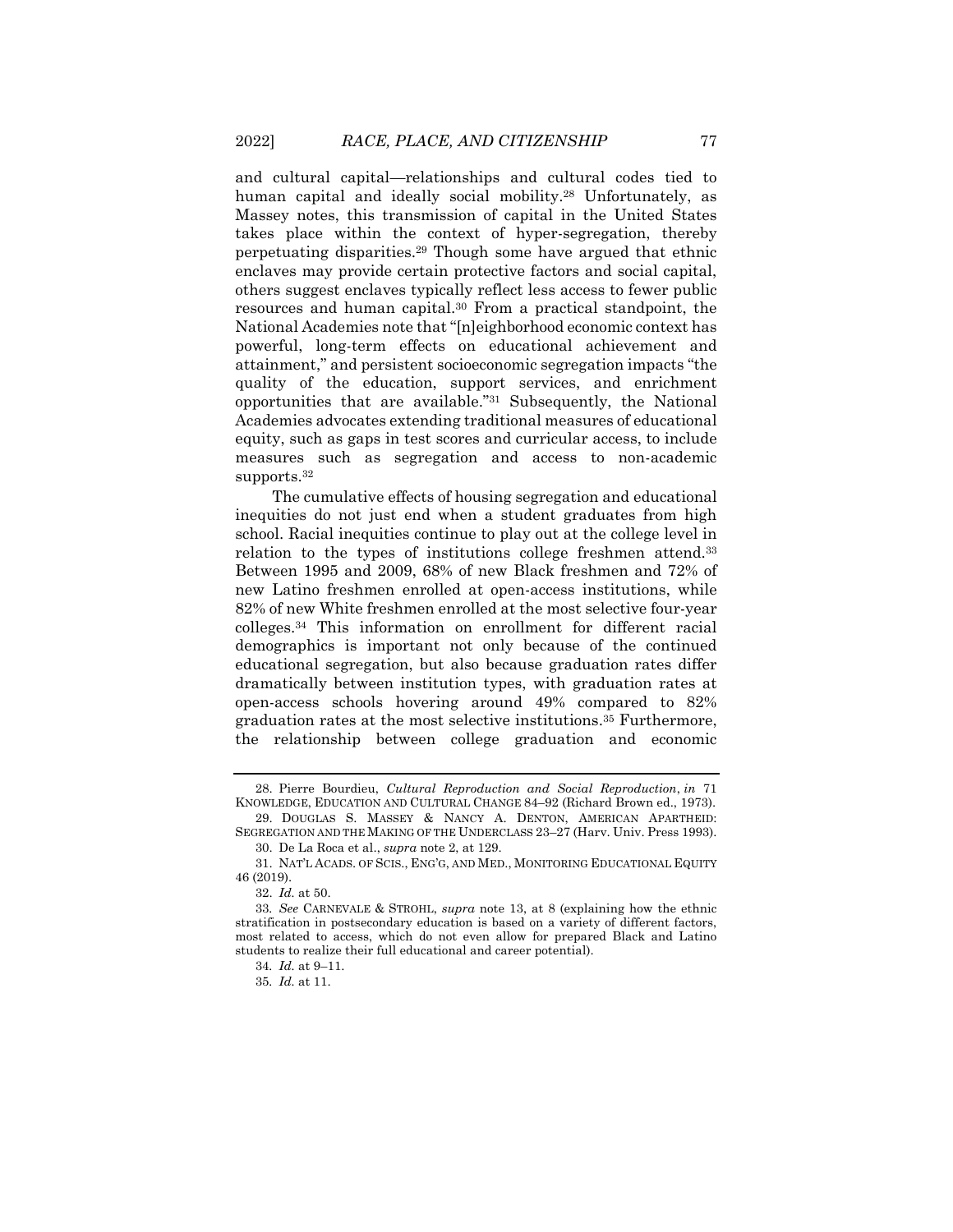attainment has been well-documented, as previously noted, which in turn fuels future disparities in housing access.

# *Latino Housing Segregation: Class, Race and Citizenship*

As a precursor to reviewing the legal history related to housing segregation, we first provide a general review of the Latino housing, economic, and linguistic landscape. Table 2 shows a summary of key characteristics in these areas for our five focal cities.

| Table 2: Demographic and economic context by metropolitan area              |        |                                                                               |                                   |                                          |                                 |                         |                      |                             |
|-----------------------------------------------------------------------------|--------|-------------------------------------------------------------------------------|-----------------------------------|------------------------------------------|---------------------------------|-------------------------|----------------------|-----------------------------|
| <b>Metro</b> area                                                           |        | <b>Population</b><br>(millions)                                               | <b>Population</b><br>(% of total) | <b>English</b><br>isolation <sup>1</sup> | <b>Foreign-born noncitizens</b> | <b>Median</b><br>income | Poverty <sup>2</sup> | Home ownership <sup>3</sup> |
| Chicago                                                                     | Total  | 9.5                                                                           |                                   | 5%                                       | 9%                              | \$83,000                | 12%                  | 67%                         |
|                                                                             | Latino | 2.1                                                                           | 22%                               | 14%                                      | 22%                             | \$63,700                | 16%                  | 57%                         |
|                                                                             | White  | 5.0                                                                           | 53%                               | 2%                                       | 3%                              | \$102,000               | 7%                   | 79%                         |
| Houston                                                                     | Total  | 6.8                                                                           |                                   | 10%                                      | 14%                             | \$75,000                | 14%                  | 63%                         |
|                                                                             | Latino | 2.5                                                                           | 37%                               | 22%                                      | 27%                             | \$56,670                | 20%                  | 57%                         |
|                                                                             | White  | 2.4                                                                           | 36%                               | 1%                                       | 3%                              | \$104,000               | 7%                   | 76%                         |
| Los Angeles                                                                 | Total  | 13.2                                                                          |                                   | 11%                                      | 16%                             | \$80,100                | 14%                  | 50%                         |
|                                                                             | Latino | 6.0                                                                           | 45%                               | 14%                                      | 23%                             | \$65,000                | 18%                  | 41%                         |
|                                                                             | White  | 3.9                                                                           | 30%                               | 3%                                       | 5%                              | \$108,400               | 9%                   | 61%                         |
| Miami                                                                       | Total  | 6.1                                                                           |                                   | 14%                                      | 17%                             | \$65,000                | 15%                  | 60%                         |
|                                                                             | Latino | 2.7                                                                           | 45%                               | 25%                                      | 27%                             | \$60,000                | 16%                  | 54%                         |
|                                                                             | White  | 1.8                                                                           | 31%                               | 3%                                       | 6%                              | \$85,200                | 9%                   | 74%                         |
| <b>New York</b>                                                             | Total  | 19.9                                                                          |                                   | 9%                                       | 12%                             | \$93,000                | 13%                  | 55%                         |
|                                                                             | Latino | 4.9                                                                           | 24%                               | 20%                                      | 22%                             | \$65,000                | 20%                  | 32%                         |
|                                                                             | White  | 9.3                                                                           | 46%                               | 3%                                       | 4%                              | \$118,890               | 7%                   | 71%                         |
| $^1$ No member of household reported speaking English "only" or "very well" |        |                                                                               |                                   |                                          |                                 |                         |                      |                             |
|                                                                             |        | $^2$ Member of a family with income at or below the federal poverty threshold |                                   |                                          |                                 |                         |                      |                             |

<sup>3</sup>Respondent's household owns primary residence (vs. renting)

Table 2 shows substantial differences between the Latino population and the population as a whole in all cities, with the exception of economic characteristics for Miami. The data indicates that Latinos in our focal metros are disproportionately likely to live in English-isolated households and disproportionately likely to be foreign-born noncitizens (as opposed to U.S.-born or naturalized citizens). English isolation, which indicates the share of residents for whom no member of the household self-reported speaking English exclusively or "very well," is important because it is tied to both time in the United States and everyday use and integration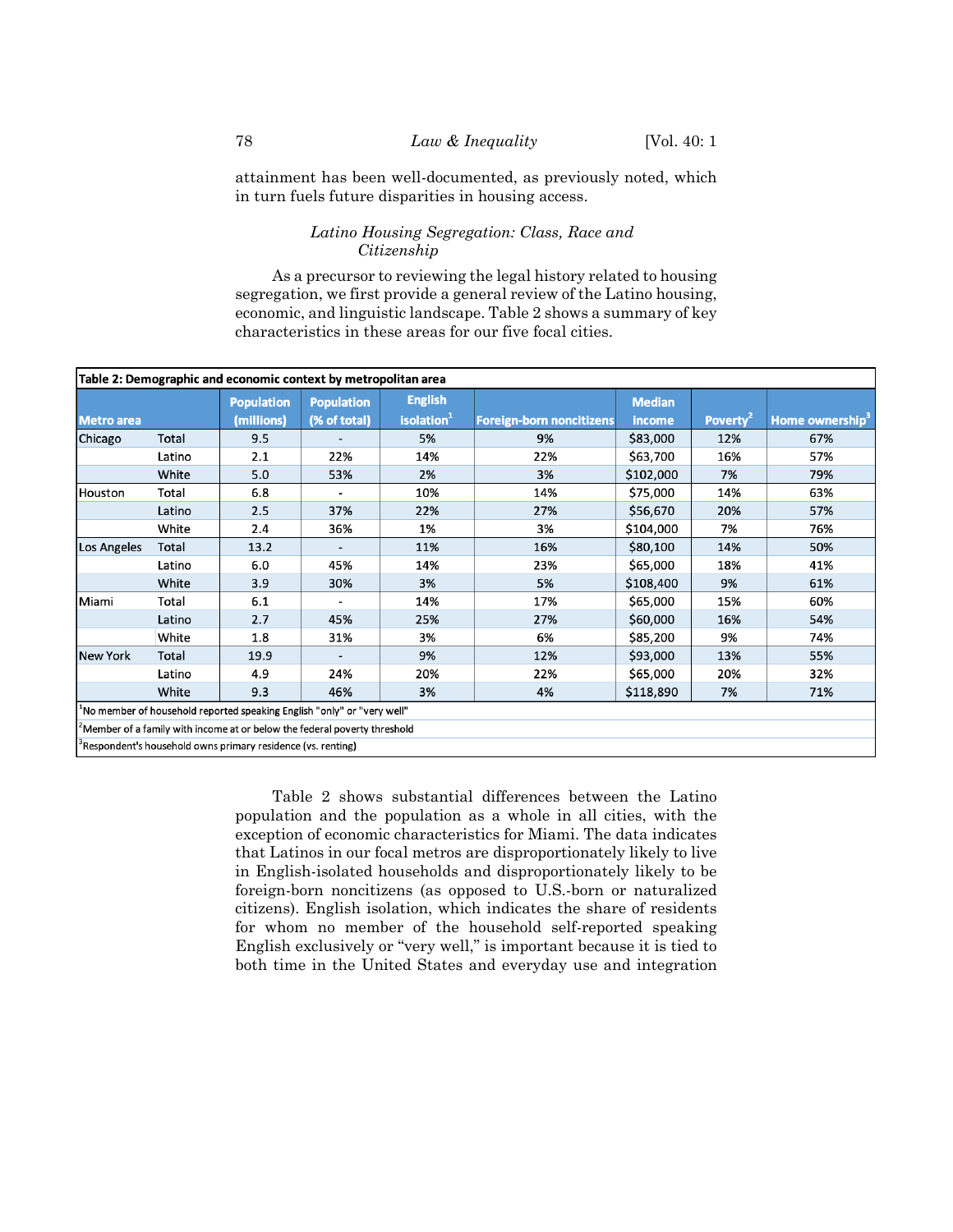with English speakers. We observe similar patterns for economic characteristics in Chicago, Houston, Los Angeles, and New York: the median income for Latinos is substantially lower than the median for the metro population as a whole and Latinos are disproportionately likely to have family incomes below the federal poverty threshold. Similarly, the Latino homeownership rate (an important proxy for wealth) is substantially lower than the average for each metro. The economic pattern for Miami follows the same direction as our other focal cities (with lower median income, higher poverty, and lower homeownership among Latinos), but the magnitude of the disparity is much smaller—in part because Miami has the lowest overall median income of these five metros. As presented in Table 3 and discussed below, these patterns are echoed in an examination of educational attainment in each metro.

Given the significant financial investment required to secure an apartment or purchase a home, income and poverty are important signals of both housing access and exposure to segregation and poverty's negative correlates. Beyond income, measures of household wealth highlight disparities in homeownership and, subsequently, residential segregation. In 2017, the median net worth of White households was \$171,700 compared to \$25,000 for Latino households.<sup>36</sup> When home equity is removed, the median net worth for White households is \$70,240 compared to \$7,108 for Latino households.<sup>37</sup> Latino median wealth consequently drops from 15% of White median wealth to 10% when home equity is excluded. This gap speaks to both present-day familial wealth, as well as future generational wealth since homeownership represents an important asset which can either support housing security or perpetuate residential segregation patterns.

<span id="page-11-0"></span>Importantly, economic differences are only one part of the segregation story, especially for Latino families. Crowell and Fosset point out that Latino residential integration is limited "even when Latinos and Whites are comparable on relevant resources."<sup>38</sup> Despite the fact that Latino segregation from Whites has remained relatively stable, their residential isolation has increased.<sup>39</sup> This

<sup>36</sup>*. Quick Facts*, U.S. CENSUS BUREAU (Apr. 21, 2021), https://www.census.gov/ quickfacts/fact/table/US/PST045219 [https://perma.cc/Y7CG-CFH6].

<sup>37</sup>*. Id.*

<sup>38.</sup> Amber R. Crowell & Mark Fossett, *White and Latino Locational Attainments: Assessing the Role of Race and Resources in U.S. Metropolitan Residential Segregation*, 4 SOCIO. RACE & ETHNICITY 491, 491 (2017).

<sup>39</sup>*. Id.* at 493.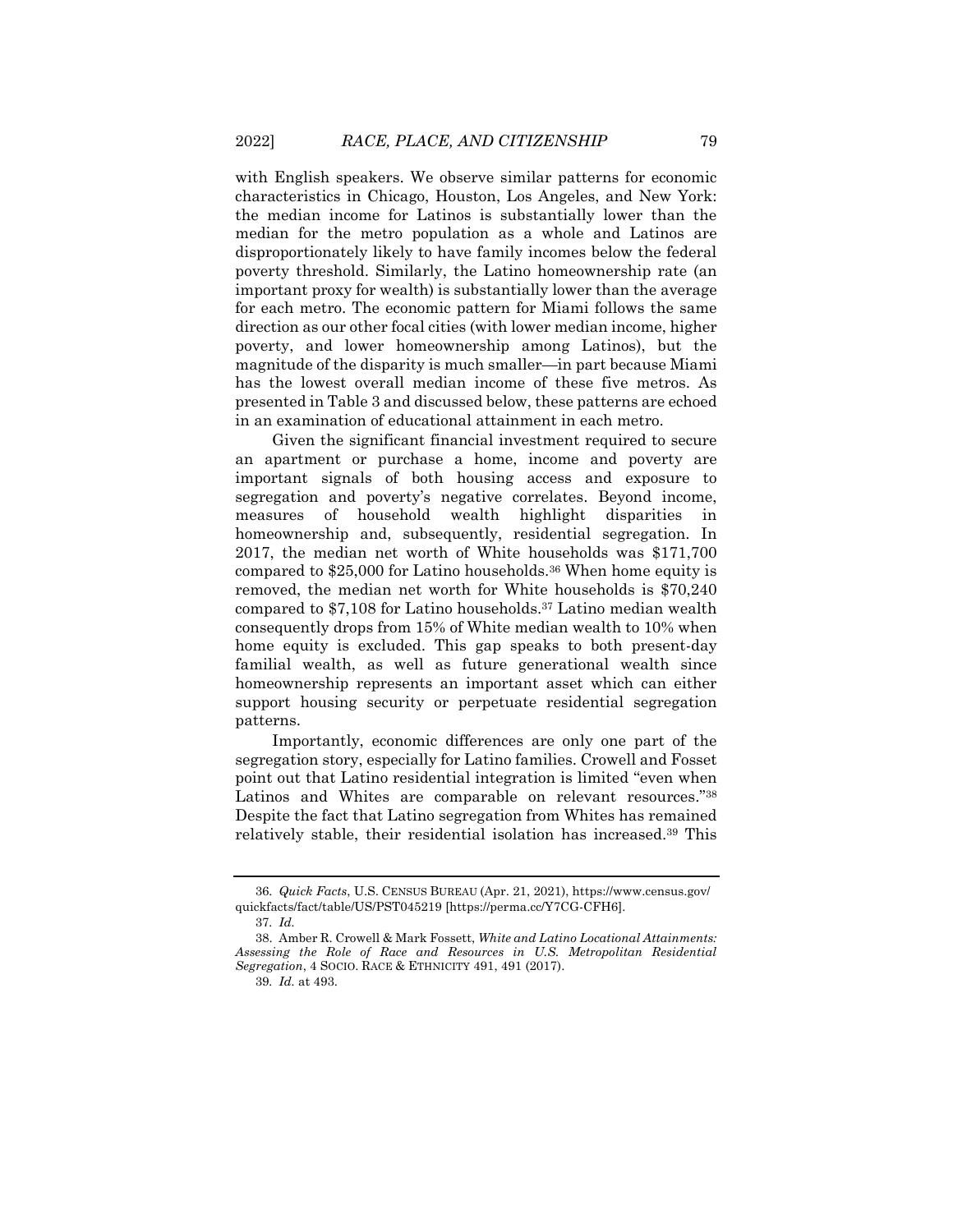phenomenon highlights the importance of examining enclave-based outcomes. Beyond race, ethnicity requires additional attention in the Latino community as studies have found that there is "substantial heterogeneity in the link between segregation and outcomes for Latino groups of different ancestry." <sup>40</sup> This heterogeneity is generally largest for individuals who self-identify as Puerto Rican or Dominican.<sup>41</sup>

Language and citizenship provide a final, yet critical part of the Latino housing segregation story. Crowell and Fossett find that residential contact with Whites is greater for Latinos who are U.S. born and have English fluency, though the statistical significance of the results varies by metro area, highlighting the importance of local contexts.<sup>42</sup> Additionally, in his analysis of homeownership and citizenship status, Rugh notes that Latino families have an intergenerational wealth disadvantage due to both racial segregation and mixed-citizenship status families.<sup>43</sup> He argues that "intra-Latino inequality masquerades as success" since homeownership varies by race, ethnicity, and legal status within the Latino community.44 Highlighting the role of racialized immigration enforcement, Rugh notes that 85% of deportees between 2007 to 2013 were employed Latino men, which exacerbated housing insecurity for mixed-status families.<sup>45</sup>

Though a full review of research on the effects of housing segregation is outside the scope of the current article, recent studies have found that Latino locational attainment is associated with socioeconomic status, race, citizenship, and English ability<sup>46</sup> and that higher levels of segregation are associated with negative effects for native-born Latino college enrollment, professional occupation, and income.<sup>47</sup>

With this context in mind, we now turn to the legislative and legal history of fair housing and its connection to educational outcomes.

<sup>40.</sup> De la Roca et al., *supra* not[e 2,](#page-1-0) at 130.

<sup>41</sup>*. Id.*

<sup>42.</sup> Crowell & Fossett, *supra* note [38,](#page-11-0) at 10.

<sup>43.</sup> Jacob S. Rugh, *Why Black and Latino Home Ownership Matter to the Color Line and Multiracial Democracy*, 12 RACE & SOC. PROBS. 57, 61 (2020).

<sup>44</sup>*. Id.* at 57.

<sup>45</sup>*. Id.* at 62.

<sup>46</sup>*. See* Crowell & Fossett, *supra* not[e 38,](#page-11-0) at 14.

<sup>47.</sup> De La Roca et al., *supra* not[e 2,](#page-1-0) at 135.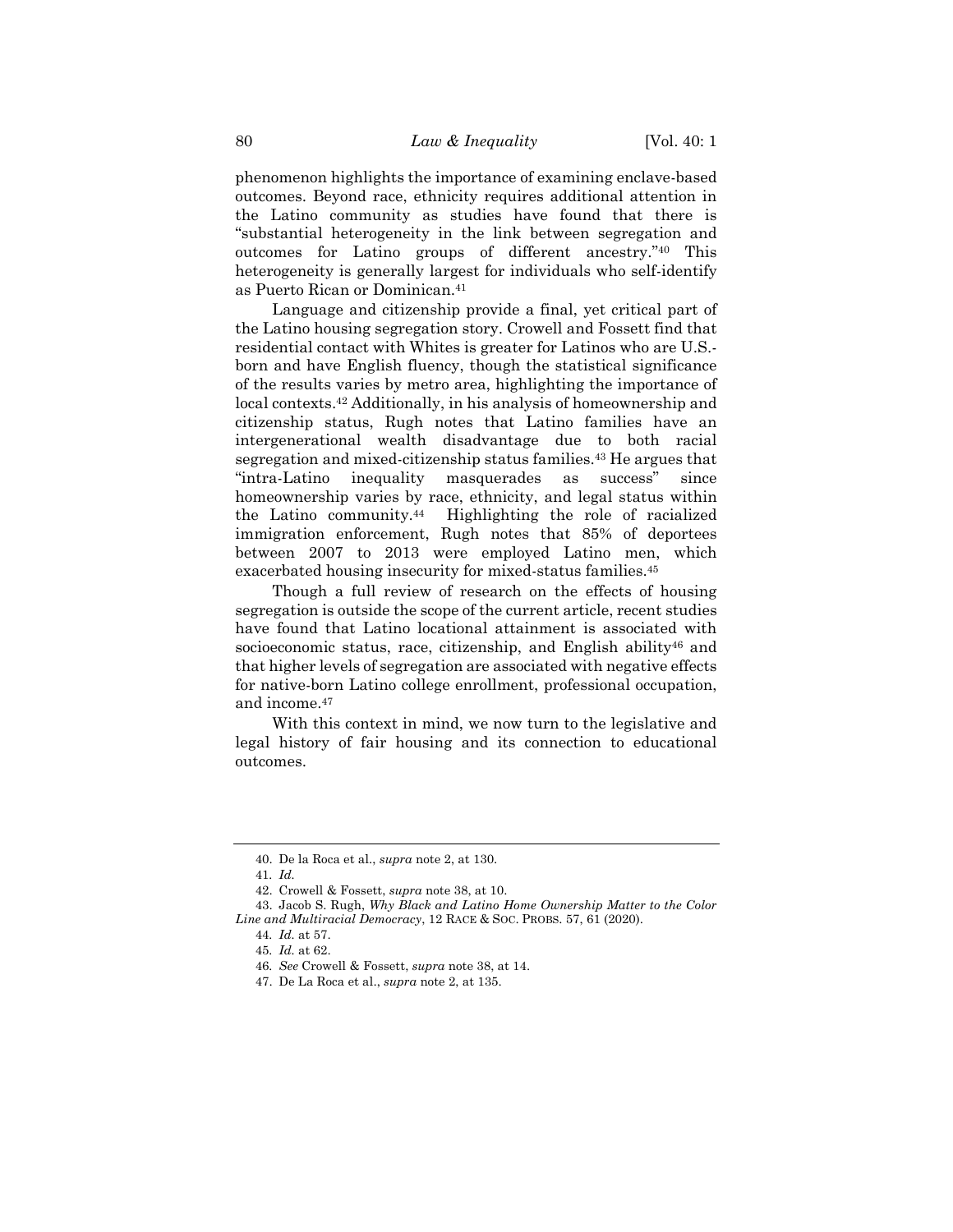# *The Evolution of Housing Discrimination and Latino Families*

The legislative history of the Fair Housing Act (FHA) of 1968 highlights the critical connection between housing, education, and economic attainment. During the legislative hearings, Senator Mondale of Minnesota noted "[f]air housing is, therefore, more than merely housing. It is part of an educational bill of rights for all citizens."<sup>48</sup> Additionally, Ewert argues that two other goals of the FHA were to "promote access to employment" and "to affirm the value . . . and undo the psychological harm of being second class citizens."<sup>49</sup>

<span id="page-13-0"></span>Given the vital role of housing in educational and economic attainment, housing discrimination perpetuates the deleterious effects of segregation. During the era in which the FHA was passed, the focal divide was primarily between Black and White households.<sup>50</sup> Nonetheless, many general practices in the housing market negatively impacted Latino families as well, and there are additional layers to the Latino segregation story, most notably citizenship and language as discussed above. Before addressing these Latino-specific housing issues, however, we first briefly review broader-reaching issues of housing discrimination and their evolution over time.

<span id="page-13-1"></span>Historical practices in the housing market, and subsequent court cases, often resulted in disparate treatment of protected categories of citizens, such as discrimination based on race or national origin.<sup>51</sup> Ewert pointedly notes that discrimination in public policy enabled discrimination by private actors.<sup>52</sup> Examples include the creation of eminent domain and construction of urban housing projects via the 1949/1954 Housing Acts, and the systematic steering of Black Americans into hyper-segregated neighborhoods through realtor/lender redlining and restrictive covenants.<sup>53</sup> Though redlining is often considered past practice, it

<sup>48.</sup> Michelle Y. Ewert, *Things Fall Apart (Next Door): Discriminatory Maintenance and Decreased Home Values as the Next Fair Housing Battleground*, 84 BROOK. L. REV. 1141, 1174 (2019).

<sup>49</sup>*. Id.*

<sup>50</sup>*. See generally id.*

<sup>51.</sup> George D. Ruttinger, *Washington Lawyers' Committee for Civil Rights and Urban Affairs: A Report on the Committee's Fair Housing Project*, 62 HOWARD L.J. 51, 52–53 (2018).

<sup>52.</sup> Ewert, *supra* note [48,](#page-13-0) at 1150.

<sup>53.</sup> MASSEY & DENTON, *supra* note [29,](#page-9-0) at 52–53.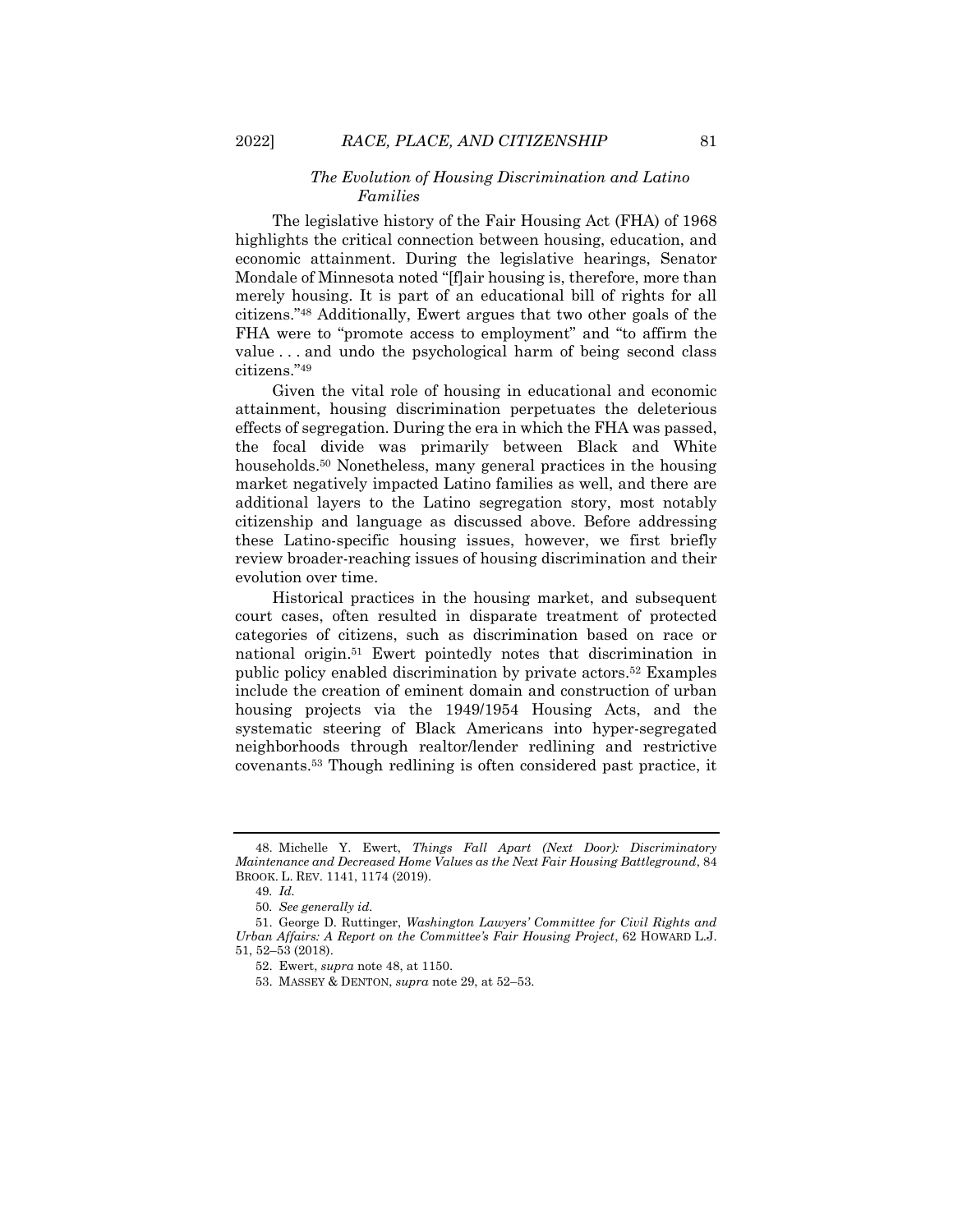was given new life during the predatory lending era, which some refer to as "reverse redlining."<sup>54</sup>

<span id="page-14-0"></span>More recently, issues of disparate impact have returned to the forefront via facially neutral policies that disproportionately affect protected classes.<sup>55</sup> The 2015 *Inclusive Communities* Supreme Court case was a pivotal decision, because it affirmed at a national level that disparate impact claims are cognizable under the FHA.<sup>56</sup> The case centered on a lawsuit alleging that the process employed by the Texas Department of Housing and Community Affairs to allocate its Low Income Housing Tax Credit "effectively restricted Section 8 tenants, who were predominantly [B]lack, to segregated neighborhoods."<sup>57</sup> The Supreme Court's holding identified specific standards for proving the existence of a disparate impact, and how to confirm that the disparate impact was caused by the policy at issue. While a detailed analysis is beyond the scope of this article, it is important to note that the Supreme Court leaned on the FHA's original intention of reducing segregation and the U.S. Department of Housing and Urban Development's 2013 definition of disparate impact as that which "creates, increases, reinforces, or perpetuates segregated housing patterns," before ultimately expanding the definition of disparate impact to include that which has a "disproportionate adverse effect on minorities."<sup>58</sup> Although proving statistical disparities is an important part of disparate impact arguments, plaintiffs must also prove that the disparities are connected to the policy in question.<sup>59</sup>

Prior to *Inclusive Communities*, which focused primarily on Black families, the 2016 *Yuma* case addressed the issue of disparate impact in the Hispanic community.<sup>60</sup> Using evidence of a significant income gap between White and Hispanic families, the plaintiffs argued that the City of Yuma's rejection of moderate-income housing would disproportionately affect Hispanics.<sup>61</sup> The Ninth Circuit found the evidence sufficient and "held that a reasonabl[e] jury could find that citizens' references to crime, large family sizes,

<sup>54.</sup> Ewert, *supra* note [48,](#page-13-0) at 1155–56.

<sup>55.</sup> Michelle Shortsleeve, *Challenging Growth-Restrictive Zoning in Massachusetts on a Disparate Impact Theory*, 27 B.U. PUB. INT. L.J. 361, 374 (2018). 56*. Id.* at 364; *see also* Texas Dep't of Hous. & Cmty. Affairs v. Inclusive Cmtys. Project Inc., 135 S. Ct. 2507 (2015).

<sup>57.</sup> Shortsleeve, *supra* not[e 55,](#page-14-0) at 370.

<sup>58</sup>*. Id.* at 371–72 (quoting Inclusive Cmtys. Project, 135 S. Ct. at 2513).

<sup>59</sup>*. Id.* at 375.

<sup>60</sup>*. Id.* at 373; *see also* Ave. 6E Invs., LLC v. City of Yuma, 818 F.3d 493 (9th Cir. 2016) *cert. denied*, 137 S. Ct. 295 (2016).

<sup>61.</sup> Shortsleeve, *supra* not[e 55,](#page-14-0) at 373.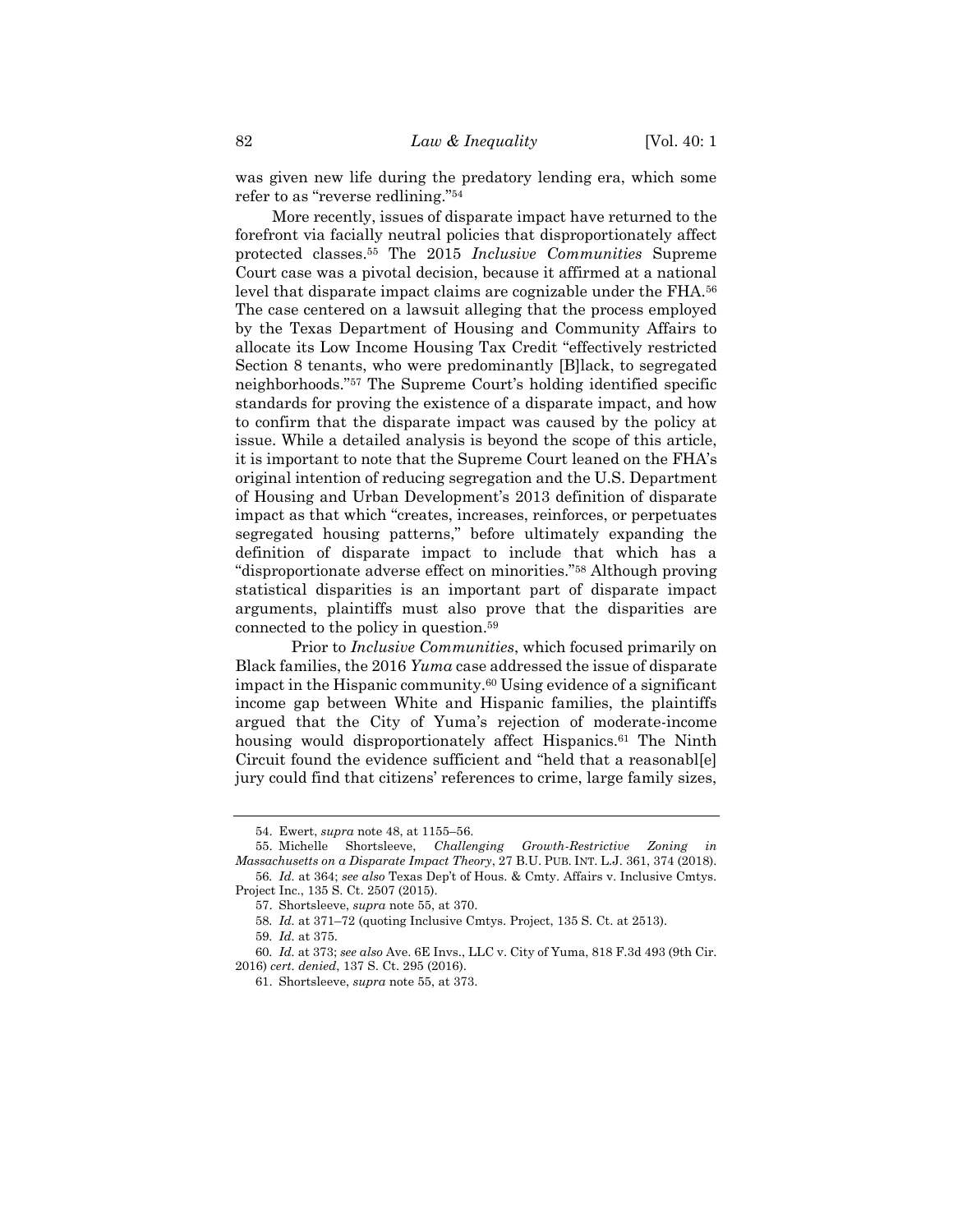and unattended children" (albeit facially neutral) "could suggest animus against Hispanics."<sup>62</sup> Highlighting the connection between housing, education, and economic opportunity, the *Yuma* court stated that "[c]omparable housing must have access to 'similarly or better performing schools, comparable infrastructure . . . as well as equal or lower crime levels.'" 63

Whether through disparate treatment or disparate impact, the confluence of discriminatory housing practices with educational and economic outcomes over time has led to a concentration of "poverty's negative correlates" (e.g., crime, single-parenthood, dependency), which have perpetuated segregation and restricted educational access and economic opportunity.<sup>64</sup>

#### *Latino-specific Housing Issues*

As discussed earlier, language and citizenship are central to the Latino segregation story and warrant further attention in relation to housing discrimination cases. In one of the largest legal settlements of its time, the 1990 case of *Tscherny v. Horning Brothers* involved the "innovative provisions" requiring a firm to advertise to Hispanic communities and provide bilingual marketing materials and applications after it was found that they refused to rent to a Latino tester.<sup>65</sup> In more recent cases, language has been viewed as a marker or correlate of citizenship. Preservation of one's native language may be viewed as a refusal to assimilate or plant roots.<sup>66</sup> Alternatively, discrimination based on citizenship is often tied to the criminalization of immigration under the guise of public safety issues.<sup>67</sup>

<span id="page-15-0"></span>The 2006 *Hazelton* case in Pennsylvania presents a poignant example as the first local anti-illegal immigration (AII) ordinance anchored in language and citizenship requirements, upon which over one hundred other similar ordinances were subsequently based nationwide.<sup>68</sup> While such ordinances varied in their reach, the ordinances at issue in *Hazelton* established English as the official

<sup>62</sup>*. Id.* at 374.

<sup>63</sup>*. Id.* at 375 (quoting Yuma, 818 F.3d at 512).

<sup>64.</sup> MASSEY, *supra* note [16,](#page-4-0) at 111.

<sup>65.</sup> Ruttinger, *supra* note [51,](#page-13-1) at 56; Tscherny v. Horning Bros., No. 1:88-CV-03426 (D.D.C. Nov. 29, 1998).

<sup>66.</sup> STEVEN W. BENDER, TIERRA Y LIBERTAD: LAND, LIBERTY, AND LATINO HOUSING 68–69 (NYU Press 2010).

<sup>67</sup>*. Id.* at 69.

<sup>68.</sup> Rigel C. Oliveri, *Between a Rock and a Hard Place: Landlords, Latinos, Antiillegal Immigrant Ordinances, and Housing Discrimination*, 62 VAND. L. REV. 53, 59–60 (2009).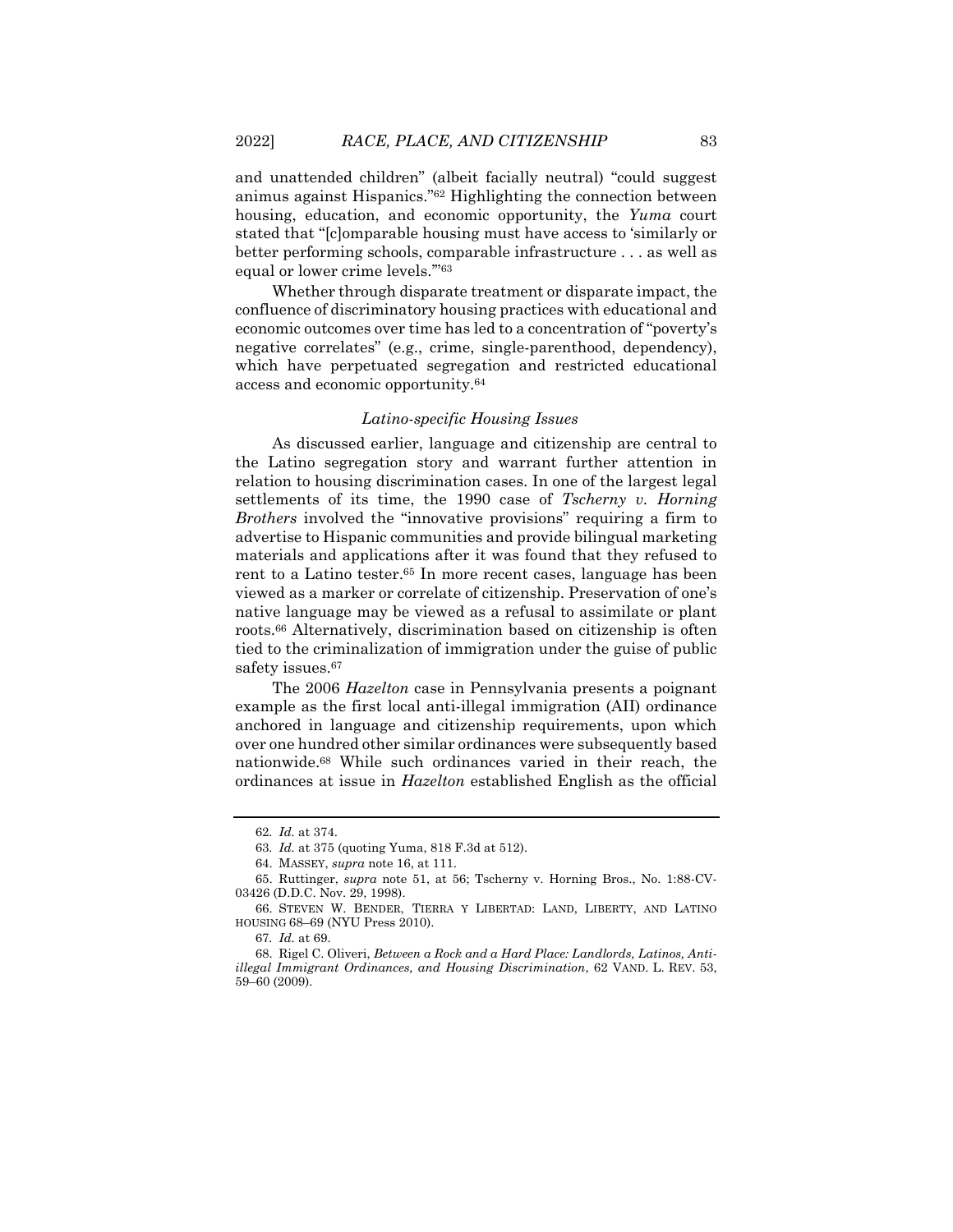language, required proof of citizenship for rental properties, and threatened punishment against landlords and employers who knowingly harbored undocumented immigrants.<sup>69</sup> According to some scholars, the result of local citizenship and language ordinances was that landlords, neighbors, and/or local officials would default to ethnic profiling based on language, appearance, or names,<sup>70</sup> thereby blocking access to rental housing altogether or creating residential tensions. The *Hazelton* ordinances were deemed unconstitutional in 2007 by a district court and after seven years of appeals, the Supreme Court refused to hear the case in 2014, thereby effectively confirming the unconstitutionality of the ordinances.<sup>71</sup> Similar local ordinances passed in Escondido, California and Farmers Branch, Texas among other places, only to later be derailed like the Hazleton ordinance.<sup>72</sup>

Left without direct means to enforce immigration requirements on rental properties, localities have resorted to other facially neutral quality-of-life and public safety measures in attempts to curate neighborhood composition.<sup>73</sup> Density zoning as well as familial status and occupancy restrictions are among the most common enduring forms of housing ordinances that have a disparate impact based on race, class, and citizenship. A full review of these cases is beyond the scope of this article; however, familial status and occupancy restrictions present a particularly important issue in the Latino community due to the prevalence of intergenerational and extended family households, particularly in immigrant and mixed-status communities.<sup>74</sup> Interestingly, Bender notes, "the variety of zoning restrictions that plague Latino/a immigrant communities tend to pass constitutional muster, at least when challenged under federal law. This suggests that housing solutions for embattled Latino/a communities often are found in the political arena and the marketplace, rather than in the courtroom."<sup>75</sup>

We will revisit the issue of law and policy later in our discussion, but we now turn our attention to the issue of Latino

<sup>69.</sup> BENDER, *supra* not[e 66,](#page-15-0) at 67.

<sup>70</sup>*. Id.* at 67 ("Under this ordinance an official or resident—presumably someone who overhears Spanish or sees a Mexican-appearing person living next door—can lodge a complaint.").

<sup>71</sup>*. See Lozano v. Hazleton*, ACLU (Feb. 5, 2015), https://www.aclu.org/cases/ lozano-v-hazleton [https://perma.cc/CKF7-8B7B].

<sup>72.</sup> BENDER, *supra* not[e 66,](#page-15-0) at 67.

<sup>73</sup>*. Id.* at 73.

<sup>74</sup>*. Id.* at 73–80.

<sup>75</sup>*. Id.* at 80.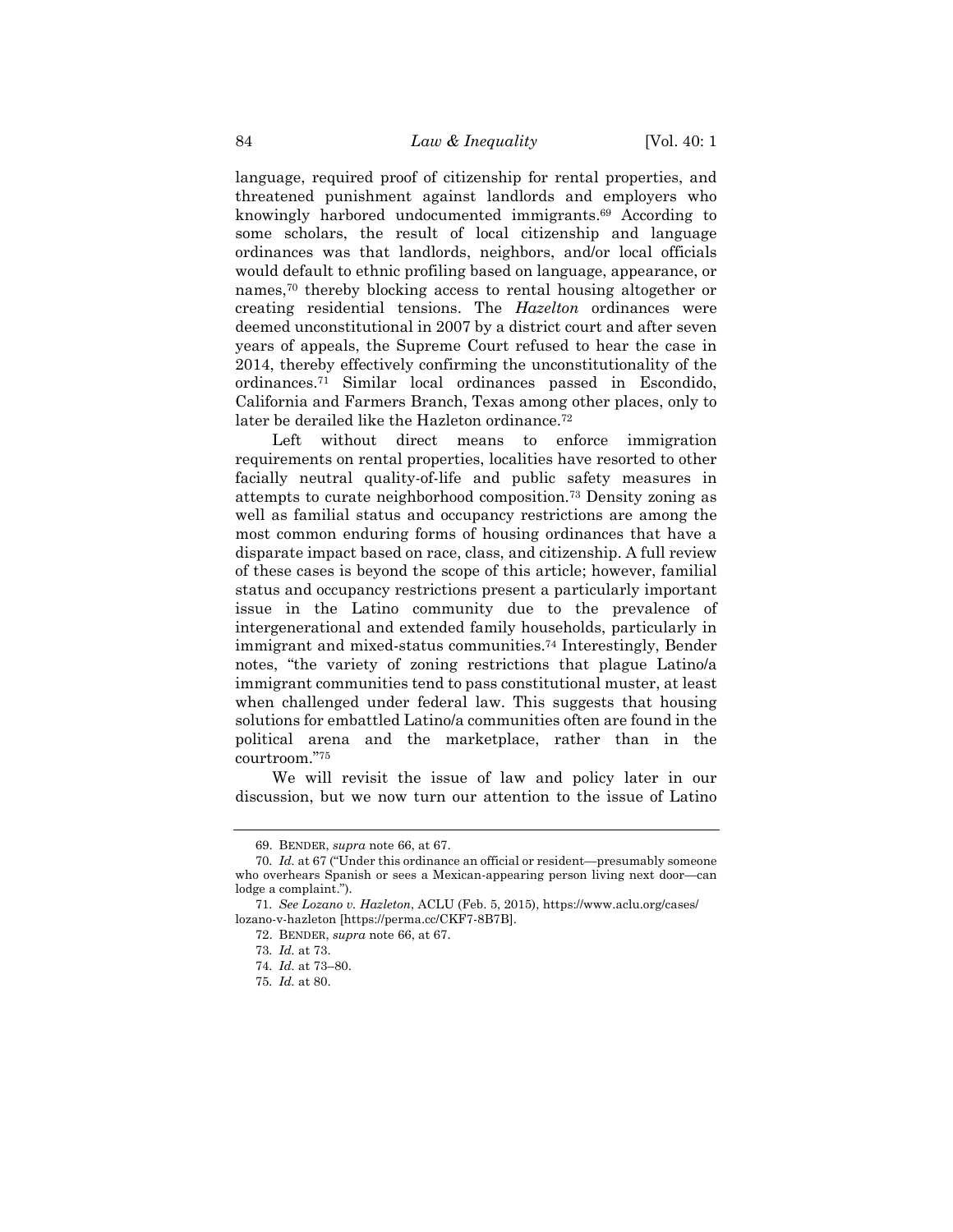education, because housing segregation inevitably feeds into schools, which are the ultimate microcosm of segregation within a neighborhood. Again, we argue that language and citizenship issues are a central component of the education story, which exhibits a similar interdependence with issues of housing.

## **II. Segregation and the Latino Student**

<span id="page-17-1"></span><span id="page-17-0"></span>Latinos have faced a long, enduring history of segregation laws that did not explicitly require the segregation of students into separate schools, although separation of Latino students was intentionally fostered.<sup>76</sup> In the early twentieth century, Latinos were racially categorized as White by the U.S. but nevertheless quickly became segregated from Whites in schools.<sup>77</sup> The placed racialization of Latino "whiteness" served as a constant threat to White European Americans who wished to assert, affirm, and own their whiteness and dominance in the racial hierarchy.<sup>78</sup> Donato and Hanson argue that, although Latinos were legally White, they were seen as socially "colored" and they became treated as such in their schools and communities.<sup>79</sup>

Latino students, unlike Black students, did not have state laws that explicitly mandated or permitted *de jure* segregation.<sup>80</sup> Latino students did, however, face *de facto* segregation mandated by school officials who argued the need for separate classrooms or schools due to pathologized language needs, or the community's desire to "Americanize" them.<sup>81</sup> This "othering" of Latinos' racial identity was largely socially constructed inside ever-changing concepts of race and ethnicity inside the Black-White binary.<sup>82</sup> While the social construction of race assigns value based upon skin

<sup>76</sup>*. See* Ruben Donato & Jarrod Hanson, *Mexican-American Resistance to School Segregation*, PHI DELTA KAPPAN (Jan. 21, 2019), https://kappanonline.org/mexicanamerican-resistance-school-segregation-donato-hanson/ 5HLJ] ("Mexican-American students did not face state laws explicitly mandating or permitting their segregation, and . . . school officials often segregated them all the same.").

<sup>77.</sup> Kristi L. Bowman, *The New Face of School Desegregation*, 50 DUKE L.J. 1751, 1763–64 (2001).

<sup>78.</sup> MASSEY & DENTON, *supra* not[e 29,](#page-9-0) at 23.

<sup>79</sup>*. See* Donato & Hanson, *supra* not[e 76](#page-17-0) ("Legally, Mexican-American students may have been classified as White, but those students experienced segregation because local officials considered them to be *not* White.").

<sup>80.</sup> Bowman, *supra* not[e 77,](#page-17-1) at 1768–72.

<sup>81.</sup> GILBERT G. GONZALEZ, CHICANO EDUCATION IN THE ERA OF SEGREGATION 40–45 (Associated Univ. Presses, Inc. 1990).

<sup>82</sup>*. See* Bowman, *supra* not[e 77,](#page-17-1) at 1755–68.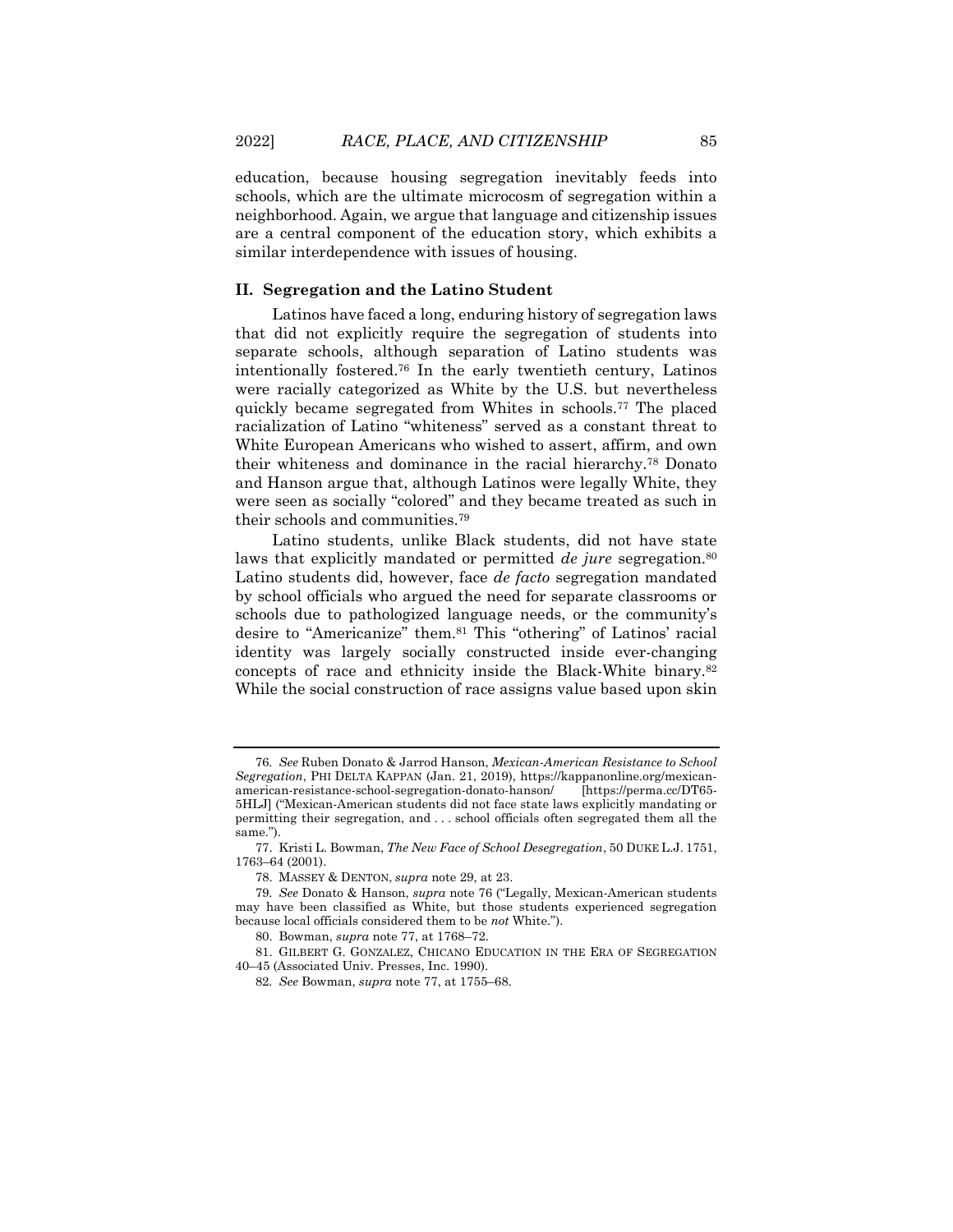color and other physiological characteristics,<sup>83</sup> ethnicity can be wrongly matched with race and connected to one's religion, traditions, and language. White norms made Latinos, with their brownness and carried homeland language, obvious outsiders while their language especially labeled them as "foreign."<sup>84</sup> Whiteness has historically been a term unwillingly shared by White people, as exemplified by the racial aggression that resulted from a 1930's census that classified Latinos as "White." As a result, Latinos were subsequently classified as "foreign-born Whites" by the 1940's.<sup>85</sup> Under this designation, Latinos were segregated across the country into "'Americanization schools' in which their 'deficiencies,' linguistic and otherwise, would be corrected."86 The growth of the Latino population in the latter half of the 20th century did not resolve the challenge of Latino educational segregation, which persists in the current educational context.

#### <span id="page-18-1"></span><span id="page-18-0"></span>*A. Current Educational Context*

According to the UCLA Civil Rights Project, the U.S. public school population has been reshaped by a surging Latino population.<sup>87</sup> The enrollment of Latino students has risen dramatically over time, with Latinos representing just 5% of enrollment rates in schools in 1970, and 26% by 2016.<sup>88</sup> Latino students are now "the second largest group in the nation's public schools . . . in most regions of the country—and are the largest group in public schools in the West" as well as in many of the nation's largest cities.<sup>89</sup> Continued growth of the Latino population will correlate with rising enrollment rates of Latinos, because the

<sup>83</sup>*. Id.* at 1756.

<sup>84</sup>*. See* LILIA FERNANDEZ, BROWN IN THE WINDY CITY: MEXICANS AND PUERTO RICANS IN POSTWAR CHICAGO (Univ. of Chi. Press 2012) ("[Puerto Ricans] challenged Americans' categories of racial knowledge even further, being 'Americans' and yet 'foreigners' at the same time. Like incoming Mexicans, they confounded the nation's black-white binary at a moment when European immigrants had consolidated their 'whiteness.'").

<sup>85</sup>*. Id.* at 66.

<sup>86.</sup> Michael E. Madrid, *The Unheralded History of the Lemon Grove Desegregation Case*, 15 MULTICULTURAL EDUC. 15, 17 (2008).

<sup>87.</sup> Press Release, UCLA Civil Rights Project, Brown at 65: No Cause for Celebration (May 10, 2019), https://civilrightsproject.ucla.edu/news/pressreleases/press-releases-2019/brown-at-65-no-cause-for-celebration/

<sup>[</sup>https://perma.cc/G2M2-HT2F].

<sup>88</sup>*. Id.*

<sup>89</sup>*. Id.*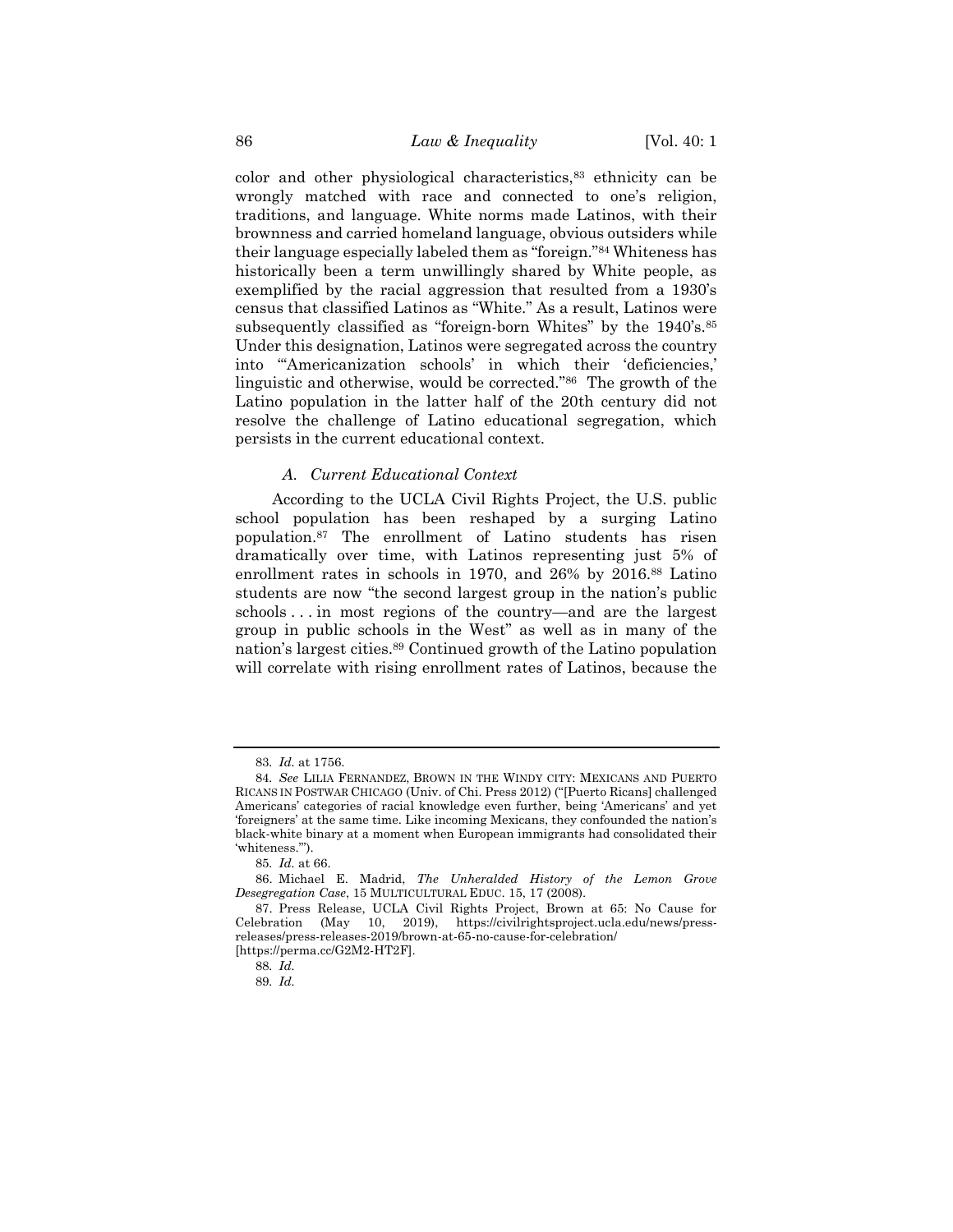<span id="page-19-0"></span>Latino population is generally younger and, therefore, more concentrated in the school systems.<sup>90</sup>

Latinos' growing presence in the U.S education system has led to a large language shift in schools. "Census data from 2010 reveal that Spanish is spoken by at least 25% of the population (5 years or older) in 54 out of 57 metropolitan areas in the United States."<sup>91</sup> Gándara and Aldana highlight that twenty-two of these metropolitan areas are located in California, twelve are in Texas, and despite the multilingual make up of students, schools have failed to capitalize on these linguistic assets.<sup>92</sup> The Latino population will continue to diversify the K-12 school system, making it more multiracial, multicultural, and multilingual. As a result, school district leaders must equip themselves and the schools within their jurisdiction with the tools needed to support the diverse change in student body demographics.

<span id="page-19-2"></span>It must be noted that "as diversity spreads, so too does segregation."<sup>93</sup> In 2016, 41.6%of Latino students attended intensely segregated non-White schools.<sup>94</sup> Orfield and Frankenberg argue, "[a] primary challenge that faces schools today, and no doubt into the future, is the increasing segregation of these Latinos." 95 Segregation in particular has been harmful to Latino English Language Learners (ELLs) who face higher levels of segregation when compared to non-ELLs.<sup>96</sup> Moreover, segregation is especially harmful to Latino immigrant ELLs who are more likely to live in more segregated neighborhoods and are therefore forced to attend highly segregated schools where 90% of the student body are students of color. <sup>97</sup> Thus, Latino ELLs experience the long-lasting, ever-present negative impacts of segregation on their education,

<span id="page-19-1"></span><sup>90.</sup> Patricia C. Gándara & Ursula S. Aldana, *Who's Segregated Now? Latinos, Language, and the Future of Integrated Schools*, 50 EDUC. ADMIN. Q. 735, 736–37 (2014).

<sup>91</sup>*. Id.* at 736.

<sup>92</sup>*. Id.*

<sup>93.</sup> Gary Orfield & Erica Frankenberg, *Increasingly Segregated and Unequal Schools as Courts Reverse Policy*, 50 EDUC. ADMIN. Q. 718, 726 (2014).

<sup>94</sup>*. See* UCLA Civil Rights Project, *supra* note [87.](#page-18-0)

<sup>95.</sup> Gándara & Aldana, *supra* not[e 90,](#page-19-0) at 737.

<sup>96.</sup> *Id.* at 742.

<sup>97</sup>*. See* John Iceland & Melissa Scopilliti, *Immigrant Residential Segregation in U.S. Metropolitan Areas, 1990–2000*, 45 DEMOGRAPHY 79 (2008); *see also* CAROLA SUÁREZ-OROZCO, MARCELO M. SUÁREZ-OROZCO & IRINA TODOROVA, LEARNING A NEW LAND: IMMIGRANT STUDENTS IN AMERICAN SOCIETY (Harv. Univ. Press 2008); *see also* Julian Vasquez Heilig & Jennifer Jellison Holme, *Nearly 50 Years Post-Jim Crow: Persisting and Expansive School Segregation for African American, Latina/o, and ELL Students in Texas*, 45 EDUC. & URB. SOC'Y 609 (2013).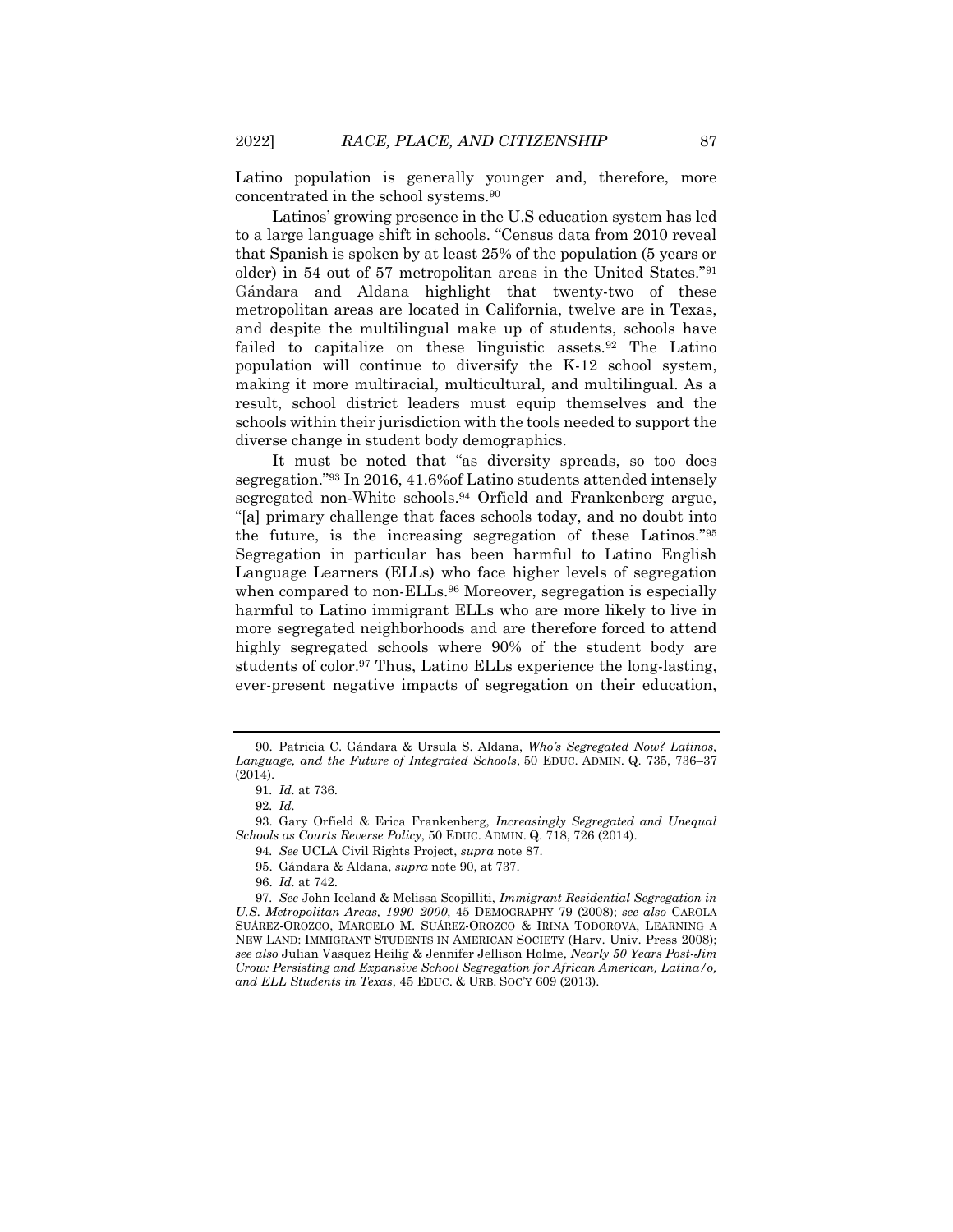which is often reflected by low levels of academic achievement.<sup>98</sup> Importantly, Latino ELLs often face triple segregation and isolation by poverty, race, and language.<sup>99</sup> This knowledge is crucial for practitioners and policymakers as they seek to address centuries of segregation practices.<sup>100</sup>

# <span id="page-20-1"></span>*B. Legal Context: Race, Language, & Educational Opportunity*

Despite the barriers described, the Latino community has resiliently used various forms of capital to legally fight for integration in court settings. The *Roberto Alvarez v. Board of Trustees of the Lemon Grove School District* case of 1931 is one example.<sup>101</sup> In July of 1930, the Lemon Grove school district in California developed a plan to segregate the Mexican American children from the White children into a "special school." <sup>102</sup> "The school resembled a barn and was characterized by an inferior instructional program."<sup>103</sup> The court ruled in favor of Alvarez, an important victory that:

[P]layed a significant role in the defeat of the Bliss Bill. . . . The Bliss legislation would have classified Mexicans as Indians which, in turn, would have allowed Mexicans and their children to be segregated . . . . Had the Bliss Bill been enacted, it may have facilitated the perpetuation of separate but equal facilities in California. <sup>104</sup>

As Madrid explains, "the passage of the Bliss legislation may have precipitated a victory for those in favor of segregation in *Mendez v. Westminster*, the 1945 case . . . ."<sup>105</sup> *Mendez* showed that the school districts in Southern California had segregated a group of Spanish-speaking children into "Mexican" schools separate from the English-speaking children.<sup>106</sup> The parents argued that their children and a group of five thousand other children were facing "a

<span id="page-20-0"></span><sup>98</sup>*. See* ADRIANA D. KOHLER & MELISSA LAZARÍN, NAT'L COUNCIL OF LA RAZA, HISPANIC EDUCATION IN THE UNITED STATES 1 (2007).

<sup>99.</sup> Heilig & Holme, *supra* note [97,](#page-19-1) at 616; *see also* UCLA Civil Rights Project, *supra* note [87.](#page-18-0)

<sup>100.</sup> Gándara & Aldana, *supra* not[e 90,](#page-19-0) at 737.

<sup>101.</sup> Alvarez v. Owen, No. 66625 (Cal. Sup. Ct. San Diego County filed Apr. 17, 1931).

<sup>102.</sup> Madrid, *supra* not[e 86,](#page-18-1) at 16–17.

<sup>103</sup>*. Id.* at 17.

<sup>104</sup>*. Id.* at 18.

<sup>105</sup>*. Id.*

<sup>106.</sup> GUADALUPE SAN MIGUEL JR., "LET ALL OF THEM TAKE HEED": MEXICAN AMERICANS AND THE CAMPAIGN FOR EDUCATIONAL EQUALITY IN TEXAS, 1910-1981, at 119 (Univ. of Tex. Press 1st ed*.*, 1987).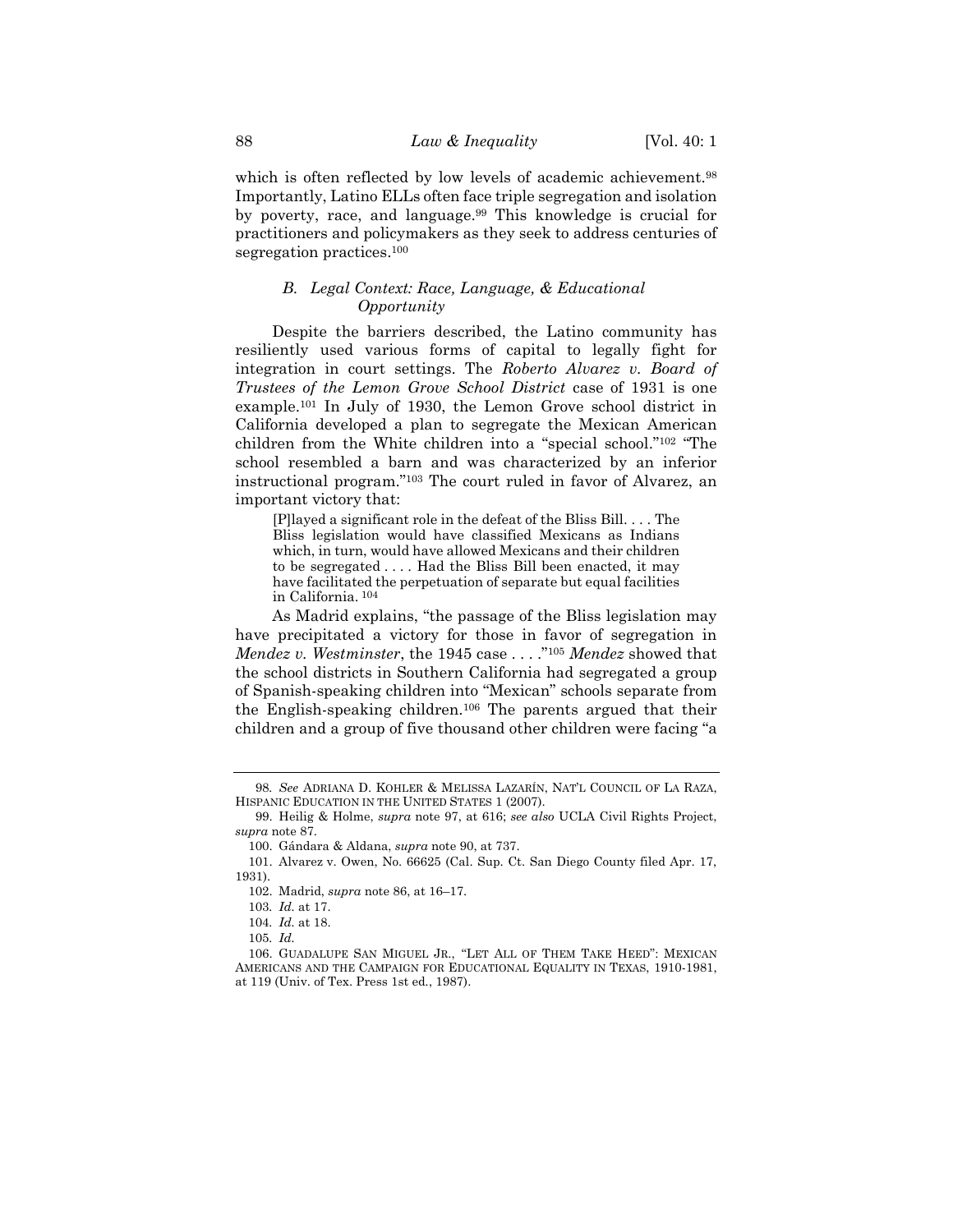concerted policy and design of class discrimination against persons of Mexican or Latin descent or extraction of elementary school age by the defendant school agencies . . . [which] resulted in the denial of the equal protection of laws of those persons."<sup>107</sup> The court's findings were significant because, for the first time, it was concluded that segregation of Latinos in public schools was a violation of the state law and a denial of equal rights.<sup>108</sup> The court also found that children do learn English more quickly in mixed settings rather than the separate ones, "which undercut a principal instructional reason for the existence of segregated schools."<sup>109</sup> *Mendez* has been cited as a foreshadowing of *Brown v. Board of Education* which played a "prominent role in dismantling the system of de facto segregation in the United States."<sup>110</sup>

<span id="page-21-0"></span>In *Independent School District v. Salvatierra,* Jesus Salvatierra and his community in Del Rio brought a suit to the Texas Supreme Court that challenged "school plans to increase segregation of its Latino students."<sup>111</sup> The Texas court stated the Latinos could not be segregated from "other white races" for malice reasons but could in fact be segregated for pedagogical reasons.<sup>112</sup> "The appellate court allowed the district to segregate Latino students in early elementary grades"<sup>113</sup> "with no explicit constitutional, statutory or regulatory authority."<sup>114</sup> "Consequently, fashioning legal remedies for this discrimination using theories of either *de jure* or *de facto* segregation would prove next to impossible."<sup>115</sup> As such, segregation of Latinos became a strong "pattern throughout the Southwest."<sup>116</sup> As such, proficiency in English "often presented special challenges for Latino students"

<sup>107</sup>*. Id.*

<sup>108</sup>*. Id.*

<sup>109</sup>*. Id.*

<sup>110.</sup> Bowman, *supra* not[e 77,](#page-17-1) at 1768.

<sup>111</sup>*. Id.* at 1771–72.

<sup>112</sup>*. Id.*; *see also* Indep. Sch. Dist. v. Salvatierra, 33 S.W.2d 790, 794 (Tex. Civ. App. 1930).

<sup>113.</sup> Bowman, *supra* not[e 77,](#page-17-1) at 1772.

<sup>114.</sup> *Compare* Margaret E. Montoya, *A Brief History of Chicana/o School Segregation: One Rationale for Affirmative Action* , 12 BERKELEY LA RAZA L. J. 159, 165 (2002), *and* Bowman, *supra* note [77,](#page-17-1) at 1772. The two articles provide a picture of what the court effectively allowed the schools to do and how they allowed them to it; they were allowed to segregate students with no oversight protecting individuals' legal rights.

<sup>115.</sup> Montoya, *supra* not[e 114,](#page-21-0) at 165.

<sup>116</sup>*. See id.* at 164–65.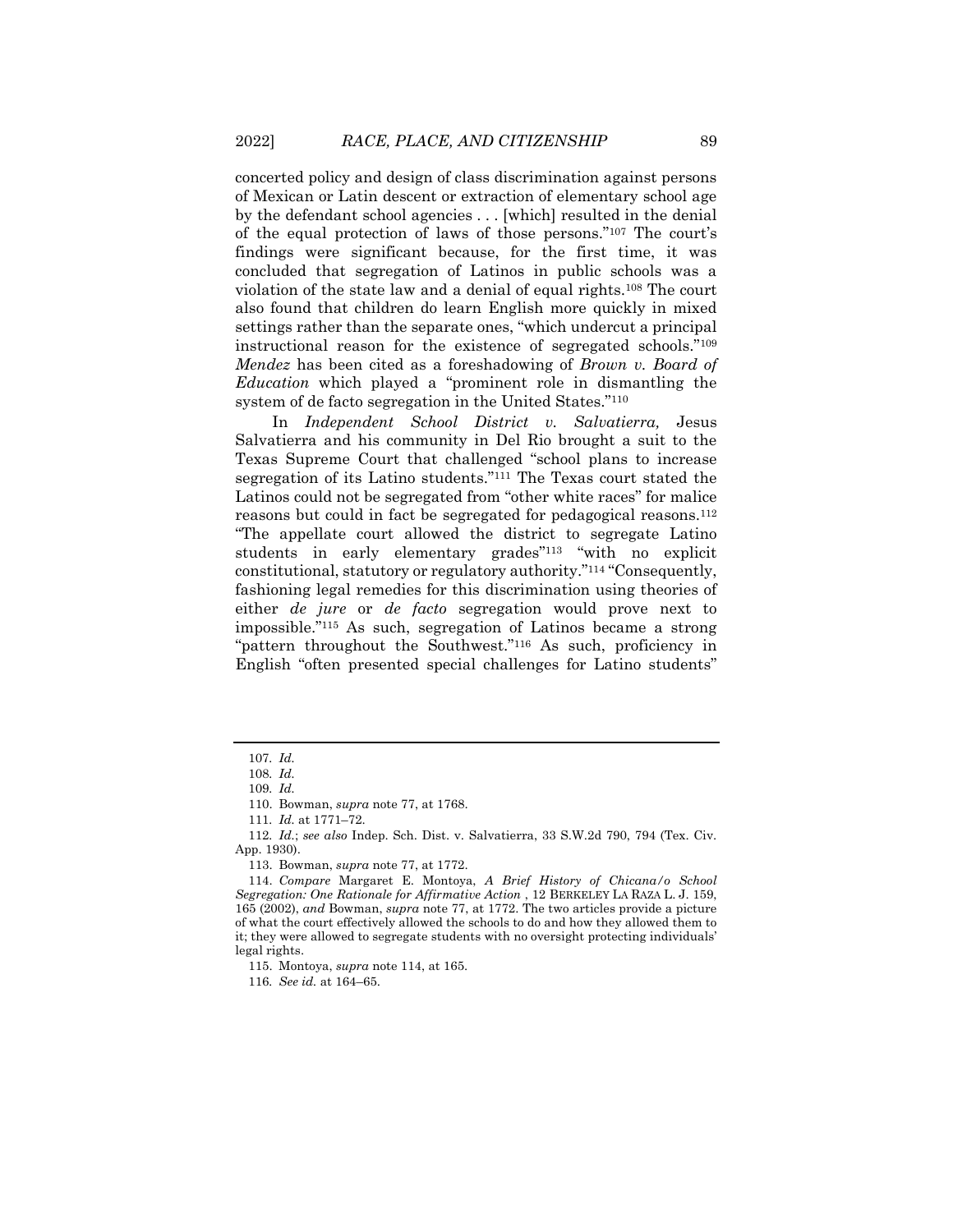who were at risk of being segregated for so-called pedagogical purposes.<sup>117</sup>

Texas remained an example of blatant segregation in the southwest as seen in *Delgado v. Bastrop Independent School District*. <sup>118</sup> This case presented an argument against segregation, citing the 14th Amendment, which outlined Latinos' right to the Equal Protection Clause under which legal segregation was prohibited.<sup>119</sup> Latinos tried to use their status as White in defense against Texas public schools that were implementing a policy of segregating Mexican children into other school buildings and classrooms.<sup>120</sup> The court ruled in favor of Delgado affirming it was wrongful and illegal to segregate Latinos, "denying said pupils use of the same facilities and services enjoyed by other children of the same age or grades."<sup>121</sup> Nonetheless the court still decided that Mexican children could remain on a school campus but segregated into different school buildings or separate classrooms if they did not know sufficient English.<sup>122</sup>

# *C. Contemporary Issues of Linguistic Isolation*

Although *Brown v. Board of Education* officially called for an end to legal segregation for students of color in 1954, Black and Latino students remain highly segregated. Of importance is the fact that the legacy of the *Brown* ruling made no reference to Latino cases in its decision and, as such, desegregation has remained complex for Latinos.<sup>123</sup> Political and social changes implemented by court systems for Black students did not transfer over similarly to Latino students.<sup>124</sup> The legal tensions between Latinos' racial categorization as "legally White" versus "socially colored" complicates the history and understanding of Latino experiences of educational segregation.

*Brown,* upon its ruling, had not worked favorably in the desegregation of Latino students until 1970 when two federal courts held that Latinos should be distinct from Whites in the context of

<sup>117.</sup> Bowman, *supra* not[e 77,](#page-17-1) at 1777.

<sup>118.</sup> Delgado v. Bastrop Ind. Sch. Dist., Civil Action No. 388 (W.D.Tex. 1948) (unreported); *see also* SAN MIGUEL JR., *supra* not[e 106,](#page-20-0) at 120–21.

<sup>119.</sup> SAN MIGUEL JR., *supra* note [106,](#page-20-0) at 123–24.

<sup>120.</sup> Montoya, *supra* not[e 114,](#page-21-0) at 163.

<sup>121.</sup> SAN MIGUEL JR., *supra* note [106,](#page-20-0) at 124.

<sup>122</sup>*. Id.* at 125.

<sup>123</sup>*. See* Bowman, *supra* not[e 77.](#page-17-1)

<sup>124.</sup> Steven H. Wilson, Brown *over "Other White": Mexican Americans' Legal Arguments and Litigation Strategy in School Desegregation Lawsuits*, 21 L & HIST. REV. 145, 146 (2003).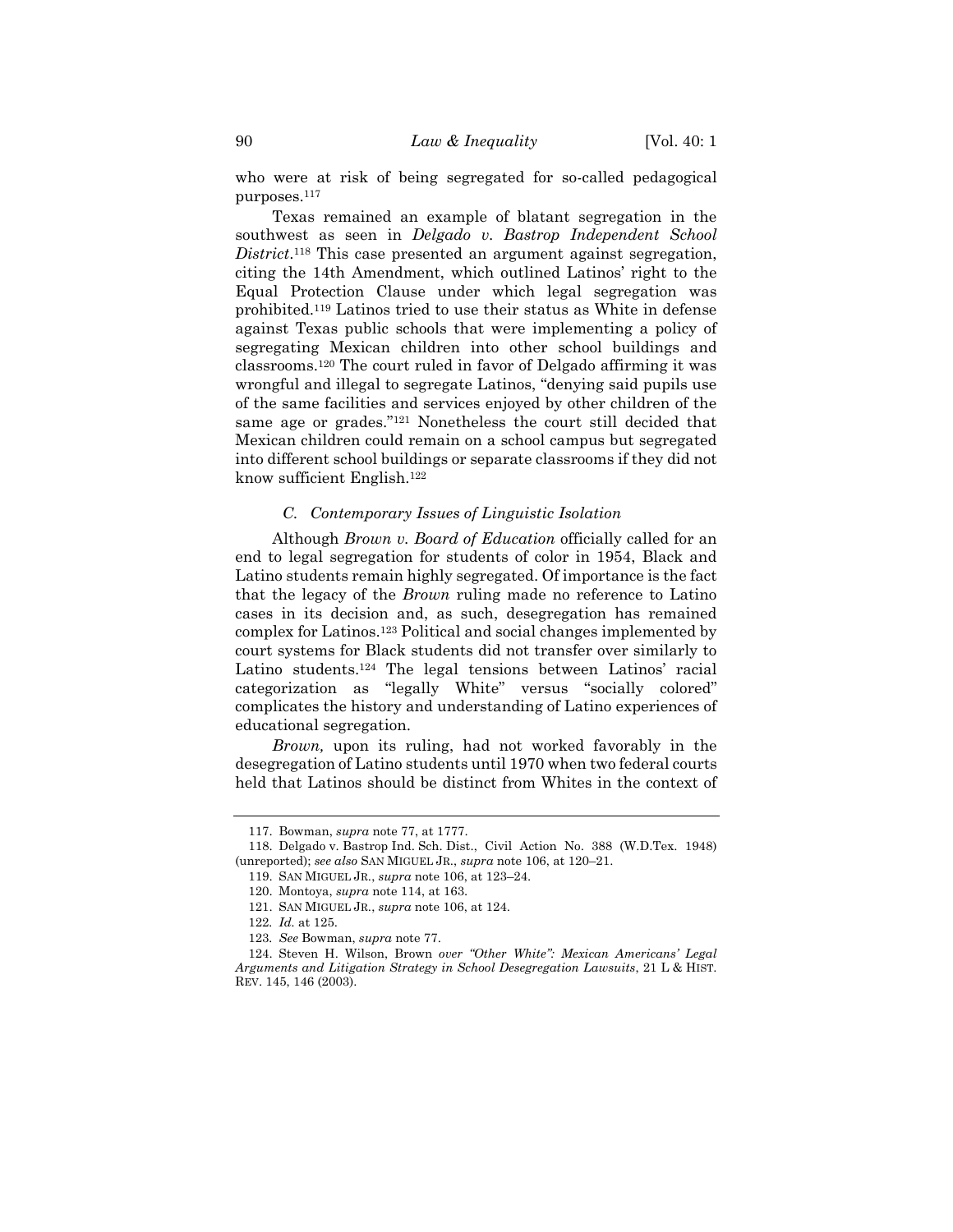segregation*.* <sup>125</sup> In *Cisneros v. Corpus Christi Independent School District*, the 5th Circuit Court of Appeals ruled that Latino students should be protected from segregation under *Brown.*<sup>126</sup> However, it took until 1973, in *Keyes v. Denver*, for the Supreme Court to address the segregation of Latinos and "recognize[] the rights of Latino students (a great many of whom were English learners) to desegregation remedies."<sup>127</sup> In order to carry out their decision in *Keyes*, the district court "found it necessary to protect the rights of the school district's Latino students to appropriate linguistic support and successfully encouraged a settlement between the plaintiffs and the district on this issue."<sup>128</sup> Unfortunately, the *Keyes* decision did not come into fruition as the Nixon administration once again promoted "language as an issue" and supported educational segregation on the basis of language needs.<sup>129</sup> Once again, the focus for Latino students moved from desegregation to language assistance which became further "accelerated by the passage of the Bilingual Education Act in 1968, and then in 1974 the Supreme Court decision, *Lau v. Nichols*."<sup>130</sup>

While minority students' rights of language are critically important and should not be understated, the desegregation focus on race never fully addressed the accumulating and subsequently worsening factors of segregation facing Latino students. Latinos now represent a large and fast-growing presence in K-12 public schools in every region of the United States.<sup>131</sup> Yet, they are experiencing more rapidly rising segregation rates than any other racial/ethnic group.<sup>132</sup> Bowman argues that "[t]he first step in understanding Latinos' contemporary experiences in segregated schools is to review the historical foundations of such segregation."<sup>133</sup> This historical foundation includes the tension between the "legally White" versus "socially colored" status of Mexican Americans and the resulting legacy of Mexican-American

<sup>125.</sup> Bowman, *supra* not[e 77,](#page-17-1) at 1777.

<sup>126</sup>*. Id.* at 1778; Cisneros v. Corpus Christi Indep. Sch. Dist., 467 F.2d 142, 144 (5th Cir. 1972).

<sup>127.</sup> Gándara & Aldana, *supra* note [90,](#page-19-0) at 740; Keyes v. Sch. Dist. No. 1, 413 U.S. 189 (1973).

<sup>128</sup>*.* Gándara & Aldana, *supra* not[e 90,](#page-19-0) at 740.

<sup>129</sup>*. Id.*

<sup>130</sup>*. Id.* at 741.

<sup>131</sup>*. See* Kohler & Lazarín, *supra* note [98,](#page-20-1) at 2.

<sup>132</sup>*. See generally* Orfield & Frankenberg*, supra* note [93,](#page-19-2) at 730–31 (noting that Latinos are now the most segregated demographic group).

<sup>133.</sup> Bowman, *supra* not[e 77,](#page-17-1) at 1768.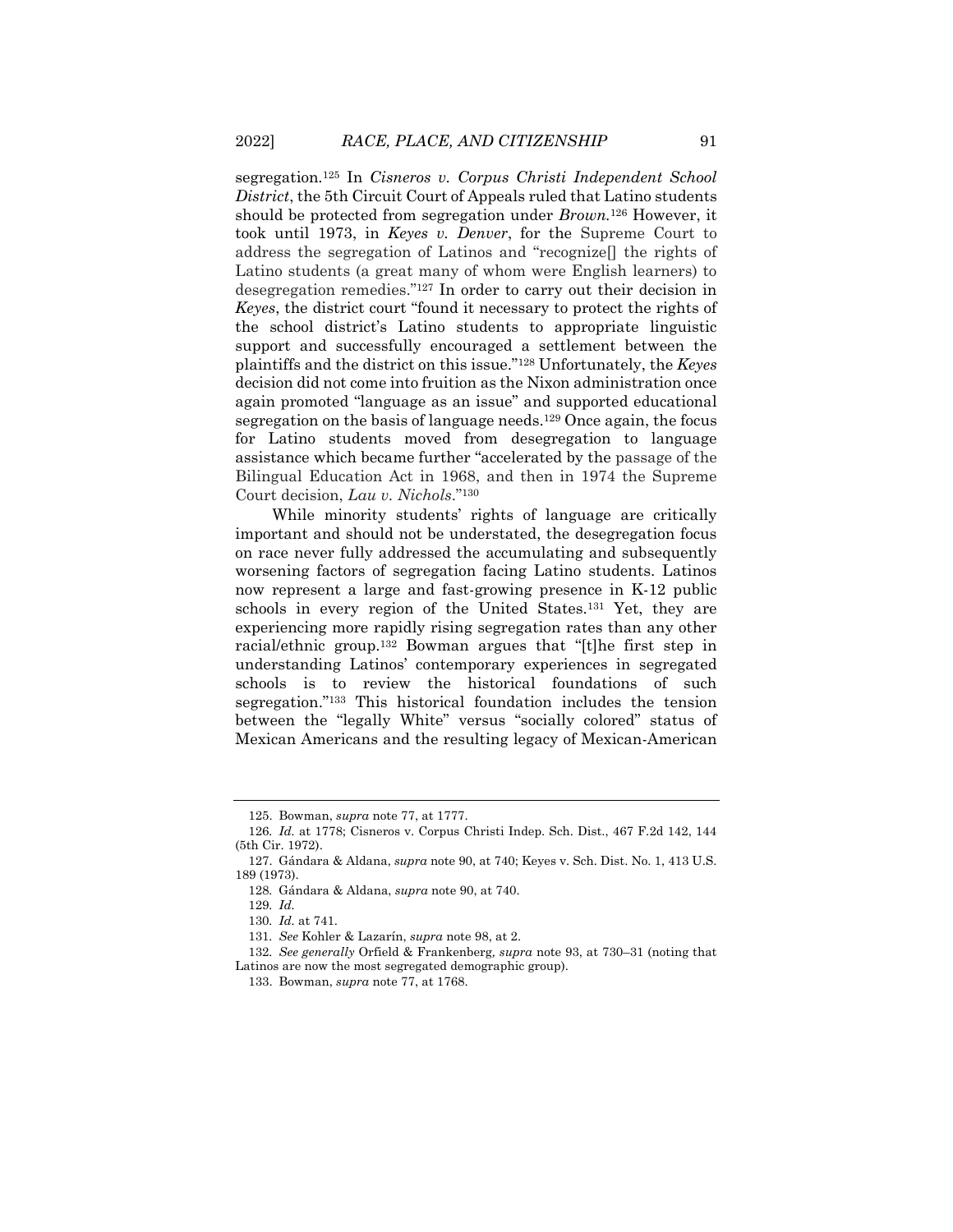schools, particularly in the Southwest. <sup>134</sup> As Donato and Hanson explain, "[t]he history of Mexican American school segregation is complex, often misunderstood, and currently unresolved."<sup>135</sup> The response of school districts, urban planners, and state and national officials will be vital to the achievement, college success, and economic opportunity of Latino students.<sup>136</sup>

# **III. Analysis of the Influence of Segregation on Educational Outcomes: The Enclave Perspective**

We now proceed to an examination of educational attainment, first comparing Latino degree attainment to the average attainment in each focal metropolitan area (Table 3), and then focusing on bachelor's degree (BA) attainment disparities among Latinos, specifically analyzing BA attainment for Latinos residing in Latino enclaves (i.e., the neighborhoods with the highest concentrations of Latino residents in each metro, a result of the intersection of residential preferences and patterns of segregation) and Latinos residing elsewhere in the same metro area (Table 4).

As with Tables 1 and 2, we use the IPUMS USA release of the 2015–2019 American Community Survey five-year sample.<sup>137</sup> For these analyses, we restrict the sample to respondents of age 25 to 34 (the standard cohort for postsecondary attainment analysis). Because the focus of this paper is on long-term educational outcomes in the context of Latino segregation in U.S. cities, we also omit respondents who immigrated to the United States after the age of seventeen (i.e., adult arrivals).

<sup>134</sup>*. See* Donato & Hanson, *supra* note [76.](#page-17-0)

<sup>135</sup>*. Id.* at 202.

<sup>136</sup>*. See* Orfield & Frankenberg, *supra* note [93,](#page-19-2) at 731–32.

<sup>137.</sup> Ruggles, *supra* not[e 22.](#page-5-0)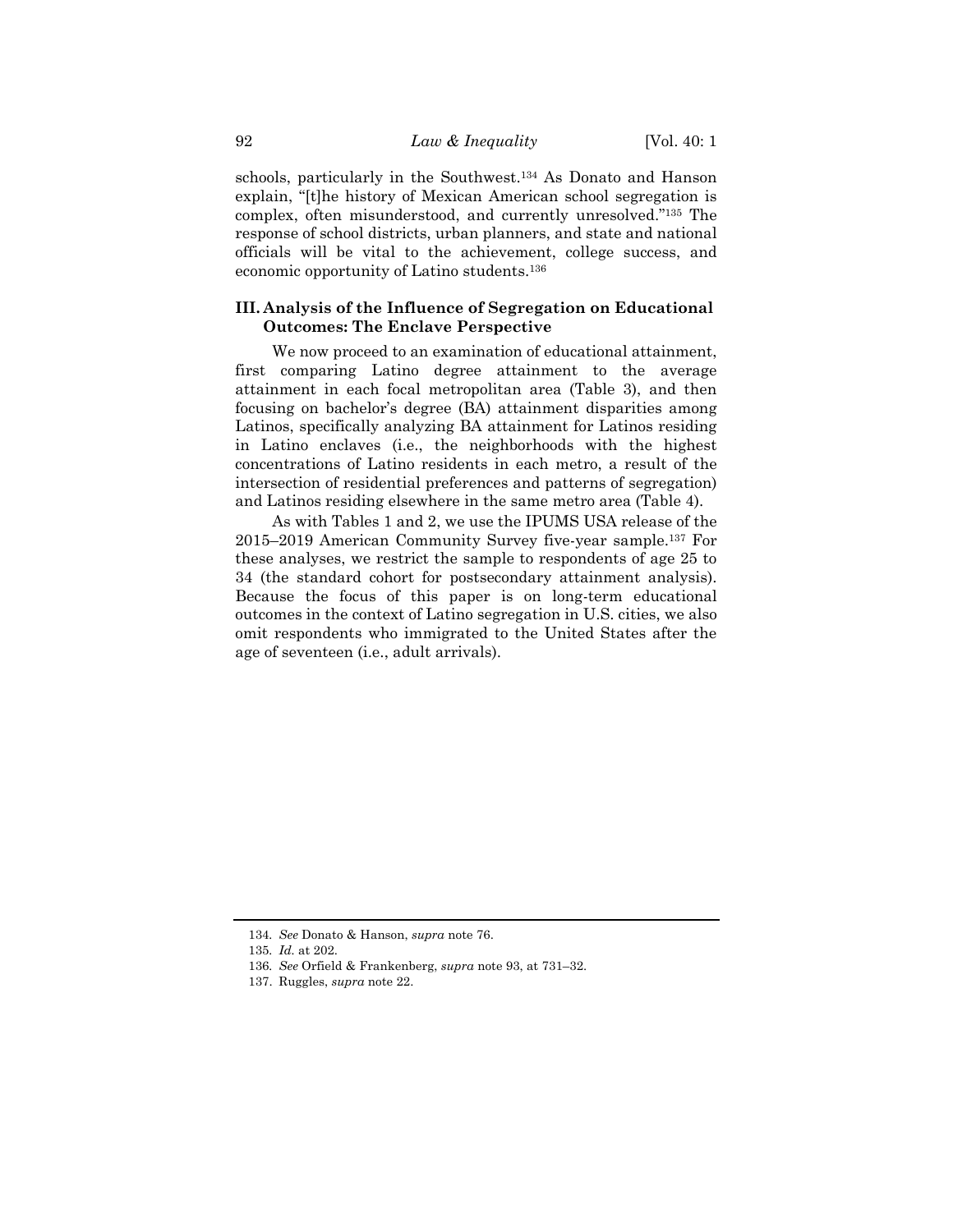# 2022] *RACE, PLACE, AND CITIZENSHIP* 93

| Table 3: Detailed degree attainment by metropolitan area (%) |         |                   |                     |      |           |                        |              |  |
|--------------------------------------------------------------|---------|-------------------|---------------------|------|-----------|------------------------|--------------|--|
| Highest degree attained                                      |         |                   |                     |      |           |                        |              |  |
| <b>Metro area</b>                                            |         | <b>HS or less</b> | <b>Some college</b> | AA   | <b>BA</b> | <b>Graduate degree</b> | <b>Total</b> |  |
| Chicago                                                      | Overall | 26.2              | 21.1                | 7.5  | 31.8      | 13.4                   | 100.0        |  |
|                                                              | Latino  | 47.1              | 23.9                | 8.5  | 15.8      | 4.7                    | 100.0        |  |
|                                                              | White   | 15.7              | 17.1                | 7.4  | 42.1      | 17.8                   | 100.0        |  |
| Houston                                                      | Overall | 32.9              | 25.2                | 8.1  | 24.6      | 9.2                    | 100.0        |  |
|                                                              | Latino  | 50.3              | 25.5                | 7.4  | 13.3      | 3.4                    | 100.0        |  |
|                                                              | White   | 20.8              | 22.3                | 8.3  | 35.5      | 13.1                   | 100.0        |  |
| Los Angeles                                                  | Overall | 30.2              | 24.0                | 7.6  | 28.8      | 9.4                    | 100.0        |  |
|                                                              | Latino  | 46.0              | 27.5                | 7.4  | 15.4      | 3.7                    | 100.0        |  |
|                                                              | White   | 14.2              | 19.8                | 7.5  | 42.8      | 15.7                   | 100.0        |  |
| Miami                                                        | Overall | 31.7              | 22.2                | 12.8 | 23.7      | 9.6                    | 100.0        |  |
|                                                              | Latino  | 34.6              | 22.1                | 13.9 | 21.1      | 8.4                    | 100.0        |  |
|                                                              | White   | 22.1              | 19.6                | 11.4 | 33.0      | 14.0                   | 100.0        |  |
| <b>New York</b>                                              | Overall | 25.6              | 16.4                | 7.5  | 34.4      | 16.1                   | 100.0        |  |
|                                                              | Latino  | 41.7              | 21.1                | 9.1  | 20.9      | 7.3                    | 100.0        |  |
|                                                              | White   | 15.7              | 12.3                | 6.4  | 43.4      | 22.3                   | 100.0        |  |
| Universe: age 25-34 excluding adult arrivals                 |         |                   |                     |      |           |                        |              |  |

Table 3 shows educational attainment rates for Latinos in key metro areas relative to average attainment for those same metros. While Table 3 does not show cross-racial or cross-ethnic comparisons, prior research shows that Latinos are among the groups with the lowest rates of college access and participation (i.e., the share of the population whose highest educational attainment is a high school diploma or less), a pattern that holds even when excluding individuals who immigrated as adults, as we do throughout this analysis.<sup>138</sup>

Among the focal metros, Houston has the highest percentage of Latinos whose highest educational attainment is a high school degree or less, followed by Chicago and Los Angeles; Miami has the highest percentage of Latinos with at least some college experience. Relative to the average metropolitan area attainment, Latinos are also overrepresented in the "some college" (but no degree) and associate degree (AA) categories and underrepresented among BA holders and individuals with a graduate or professional degree. As with the economic indicators presented in Table 2, these patterns

<sup>138.</sup> Flores et al., *supra* note [19,](#page-4-1) at 147.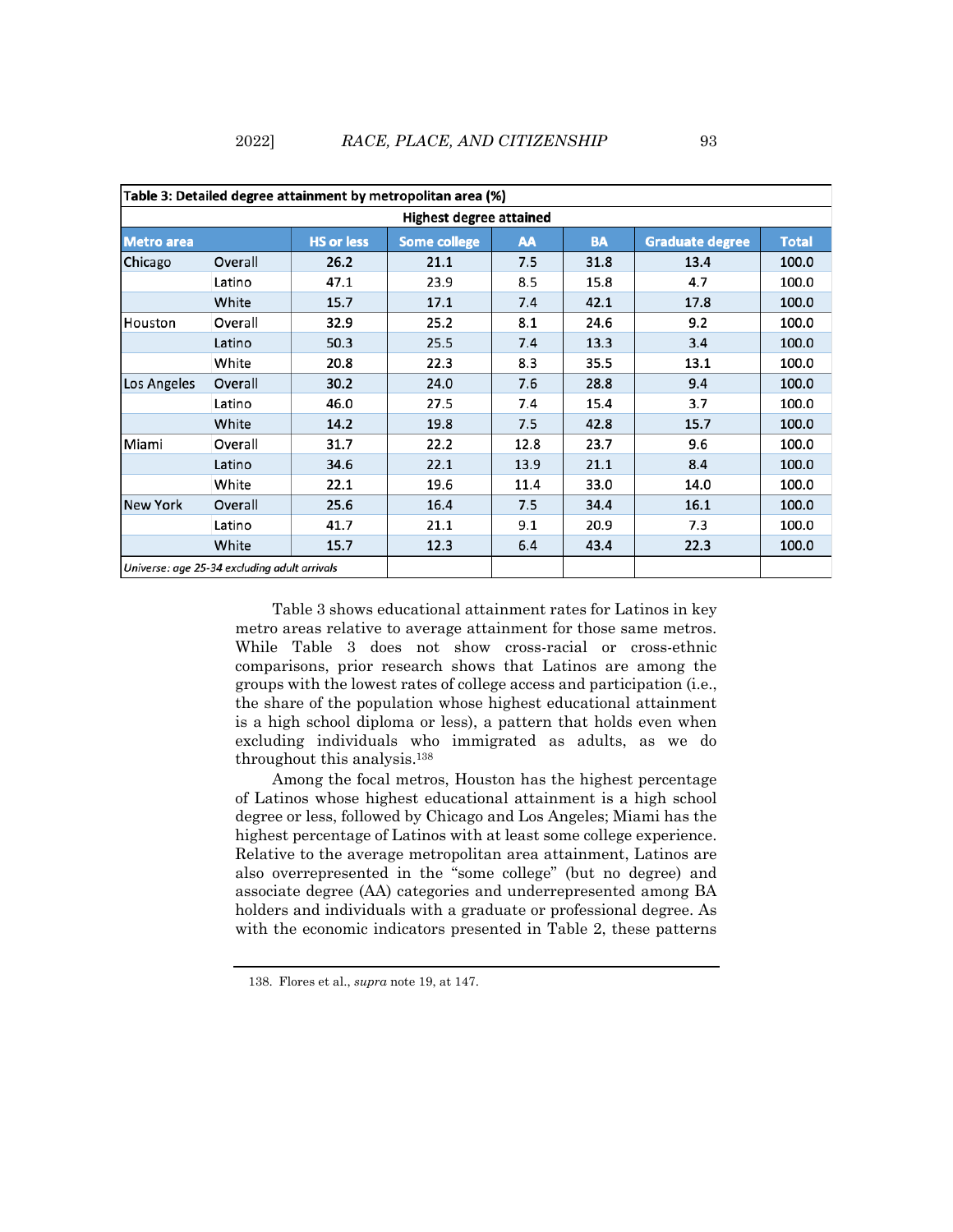are also observable in Miami, but the magnitude of the disparity is much less. In other words, Latinos in Miami are slightly underrepresented among BA and graduate degree holders and slightly overrepresented among AA holders, but are closer to the population averages than is the case in our other focal metros. There are alarming disparities in the share of the White and Latino population whose highest degree is a BA, with a 12-percentage point gap in Miami and a 22–27-percentage point gap in all other focal metros. These disparities widen when considering graduate degrees. In Miami, the White graduate attainment rate is nearly double the Latino attainment rate; in New York, triple; and in Chicago, Houston, and Los Angeles, nearly quadruple. The narrower gap in Miami is partly attributable to the fact that of these five metro areas, Miami has the smallest share of White residents with a BA degree or higher. Thus, the narrower gap in Miami is attributable both to a relatively high level of Latino BA+ attainment and a relatively low level of White BA+ attainment.

We next consider disparities in educational attainment *among* Latinos in relation to patterns of residential segregation. Specifically, in Table 4, we present the BA (or higher) attainment rates for Latinos living within neighborhoods with disproportionately high concentrations of Latino residents (i.e., Latino enclaves) compared to attainment rates for Latinos living in neighborhoods whose Latino population share is similar to or lower than the metro area as a whole (i.e., non-enclaves).

We identify Latino enclaves at the level of the Public Use Microdata Area (PUMA), a Census-defined geographic area of approximately 100,000 residents that in a large metropolitan area typically consists of one or more contiguous neighborhoods. Following Cathy Yang Liu and colleagues,<sup>139</sup> we identify Latino enclaves based on the residential concentration quotient (RCQ) the ratio of the Latino population share for a given PUMA to the Latino population share for the metropolitan area containing that PUMA—and define PUMAs as enclaves using an RCQ threshold of 1.5.<sup>140</sup> In simpler terms, we classify neighborhoods as Latino enclaves if they are at least 1.5 times as Latino as their metro area.

<sup>139.</sup> Cathy Yang Liu, *Ethnic Enclave Residence, Employment, and Commuting of Latino Workers*, 28 J. POL'Y ANALYSIS & MGMT. 549, 600–25 (2009); Cathy Yang Liu & Gary Painter, *Travel Behavior Among Latino Immigrants: The Role of Ethnic Concentration and Ethnic Employment*, 32 J.PLAN. EDUC. & RSCH. 62 (2012); Pengyu Zhu, Cathy Yang Liu & Gary Painter, *Does Residence in an Ethnic Community Help Immigrants in a Recession?*, 47 REG'L SCI. & URB. ECON. 112 (2014).

<sup>140.</sup> The RCQ is calculated as  $(P_{ij}/P_j)/(P_{im}/P_m)$ , where for each PUMA *j* in metro  $m, P_{ii}$  is the population of Latinos in PUMA *j*,  $P_i$  is the total population of PUMA *j*,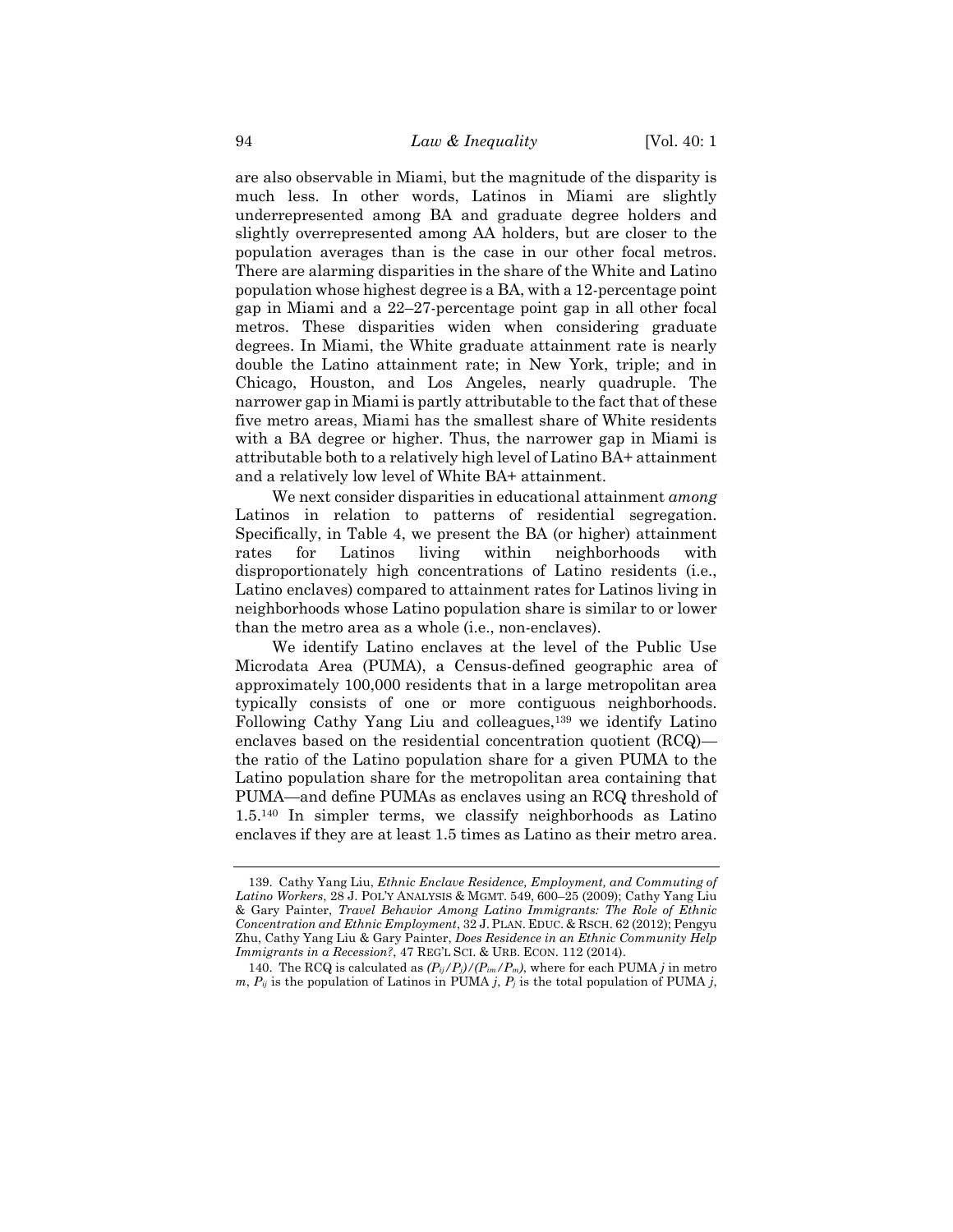|                 | Disparity in BA+ attainment<br>rate, non-enclave vs. enclave<br>residents                                  |                                                                     |                                                     |                     |                                    |
|-----------------|------------------------------------------------------------------------------------------------------------|---------------------------------------------------------------------|-----------------------------------------------------|---------------------|------------------------------------|
| Column1         | <b>A. All Latino residents</b>                                                                             | <b>B. Residents of Latino</b><br>enclave neighborhoods <sup>2</sup> | <b>C. Residents of</b><br>non-enclave neighborhoods | D. Gap<br>$(C - B)$ | E. Ratio <sup>®</sup><br>$(C + B)$ |
| Chicago         | 20%                                                                                                        | 17%                                                                 | 23%                                                 | 6 pts               | 1.3                                |
| Houston         | 17%                                                                                                        | 10%                                                                 | 20%                                                 | 10 pts              | 2.1                                |
| Los Angeles     | 19%                                                                                                        | 14%                                                                 | 22%                                                 | 8 pts               | 1.6                                |
| Miami           | 29%                                                                                                        | 29%                                                                 | 30%                                                 | 0 pts               | 1.0                                |
| <b>New York</b> | 28%                                                                                                        | 22%                                                                 | 33%                                                 | 11 pts              | 1.5                                |
|                 | Universe: Latinos age 25-34 excluding adult arrivals                                                       |                                                                     |                                                     |                     |                                    |
|                 | Neighborhoods whose Latino population share is at least 1.5 times that of the metropolitan area as a whole |                                                                     |                                                     |                     |                                    |
|                 | Calculated as difference between rates (e.g. in Chicago, 23% - 17% = 6 percentage points)                  |                                                                     |                                                     |                     |                                    |
|                 | <sup>4</sup> Calculated as ratio of rates (e.g. in Chicago, $23\% \div 17\% = 1.3$ )                       |                                                                     |                                                     |                     |                                    |

In every metro area except Miami, there is a substantial BA+ attainment gap for Latino enclaves compared to Latino residents of non-enclave neighborhoods. Across these four metros, the Latino enclave BA+ attainment rate is six to eleven percentage points lower than the non-enclave Latino attainment rate (column D). In terms of proportionality, the non-enclave Latino BA+ attainment rate is 1.3 to 2.1 times the Latino enclave rate (column D). In short, the Latino-White postsecondary attainment gap evident in Table 3 is especially pronounced in the neighborhoods with the highest concentration of Latino residents—that is, the neighborhoods where the processes of Latino residential segregation are most evident, and where Latino students are most likely to experience school segregation within a given metro area. As with previous tables, Miami is an exception, as the Latino BA attainment rate in enclave and non-enclave neighborhoods is nearly equal.

Table 4 can provide insight into the intersection of residential and educational segregation, as discussed previously in this paper, and long-term educational opportunities. While the analysis presented in Table 4 does not offer causal evidence, it does suggest that the long and ongoing history of Latino residential segregation

*Pim* is the Latino population of metro *m*, and *P<sup>m</sup>* is the total population of metro *m*. As Liu and colleagues note, an RCQ of 1 means that the Latino concentration in a PUMA is exactly equal to the concentration for that metro, while an RCQ greater than 1 means the PUMA's Latino concentration is disproportionately high relative to the demographics of the metro as a whole. Because the RCQ is calculated relative to the demographics of each city, the Latino population share threshold at which a PUMA is classified as a Latino enclave varies from city to city.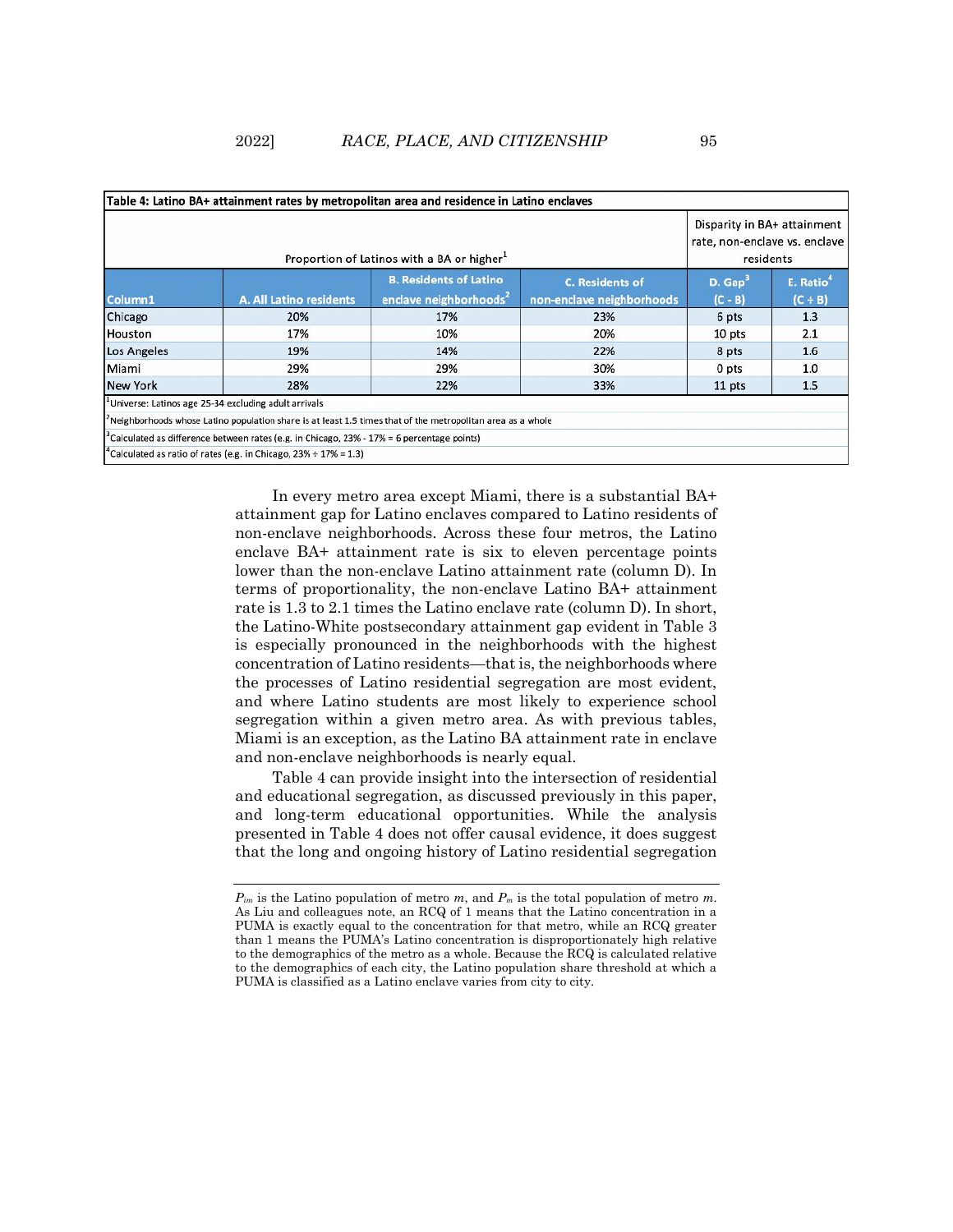(which contributes to the concentration of Latinos in certain geographic sections of a city, i.e., enclaves) and school segregation (which isolates Latino students, and is often coupled with a lack of financial resources for their schools) is associated with disparities in BA attainment among Latinos of similar ages in the same metropolitan area. In sum, segregation can compound the Latino-White opportunity gap for residents of the most concentrated Latino neighborhoods.

#### **IV. Discussion**

This analysis sought to examine the role of segregation on Latino educational outcomes within the context of a history that has both ignored and accounted for the racialization of Latinos in the United States. Historical, legal, and academic research indicate that Latinos occupy a particular yet varied position on the racial stratum of U.S. society. As a group, Latinos may share social and cultural characteristics related to migration patterns or citizenship pathways, language, and race and/or ethnicity. However, Latinos are diverse among themselves regarding country of origin but also are a microcosm of the racial spectrum we see in the United States, from light skin and European ancestry to indigenous phenotypes to Black African-origin backgrounds.

The diversity of the Latino population is also captured in the range of large metropolitan areas we examined here. Houston and Los Angeles consist primarily of Mexican-origin Latinos, the subjects of interest in many of the civil rights cases we examined, at 27 and 35% respectively, while Miami and New York City are approximately 3% Mexican-origin. In Miami, Latinos are primarily of Cuban and South American origin and comprise almost half of all residents; Miami also has the largest percentage of Black non-Latino residents of the metro areas we evaluated. The largest Puerto Rican presence is in New York, with notable Puerto Rican communities in Miami and Chicago as well. It is perhaps no coincidence that the biggest civil rights cases regarding Latino rights to housing and education arise out of locations such as Texas and California where Mexican and Central American origin individuals sought to integrate into these important sectors.

The contributions of this analysis are threefold. First, we offer a historical as well as a contemporary quantitative perspective on the relationship between segregation and educational attainment of Latinos in key metropolitan areas. While our analysis is not causal, we assess key outcomes related to critical sectors in the U.S.—housing and education—and link education to Latino